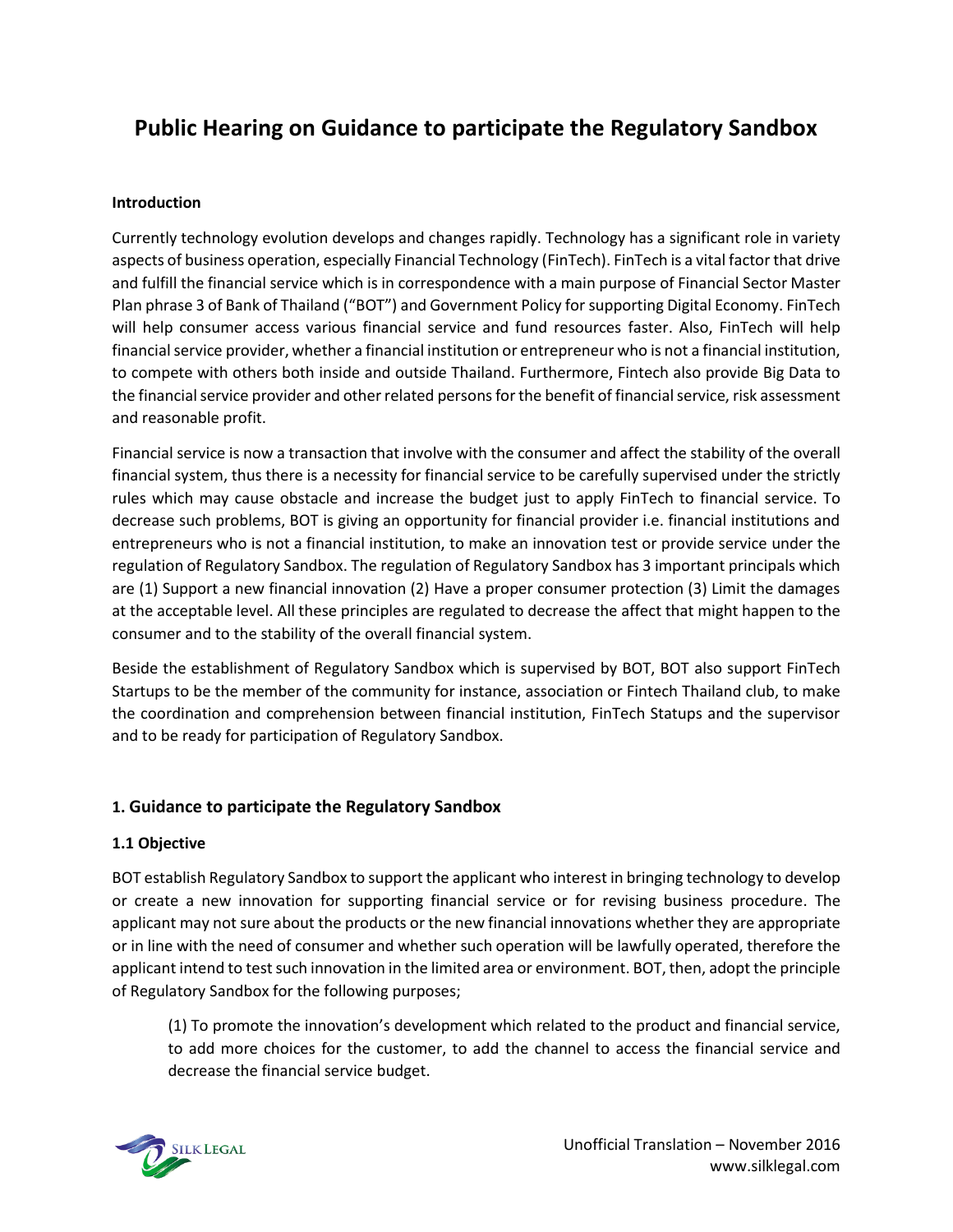(2) To promote the test of Fintech in the usual environment by providing service to the consumer to decrease the time of bringing the product into the market and add more opportunity to each innovation to be able to provide service in wide area.

(3) To limit the risk that possible to arise from offering a new innovation to the consumer and overall financial system.

(4) To promote the learning and exchanging experience between applicant and BOT for designating the proper Governance policy which will not cause any obstacle to the development of new innovative technology.

### **1.2 Principle**

To offer a new product or a financial service which is complicated or to offer a new technology to a consumer are likely to be unsuccessful, inappropriate with the consumer's need or causing a risk or loss to the consumer or financial service. Therefore, BOT issues a strictly consideration of product approval rule prior offering a new product to the market. Such rule may cause obstacle to the development of a new financial innovation which will be occur in the financial system.

Thus, to support the development of innovation, BOT is giving the opportunity to the financial service providers. They can apply for a test to offer the innovation that bring a new technology to a financial service in the business environment that limit the extent, test's target group and period of test. BOT will supervise depends on suitability and necessity.

However, BOT still specify that the applicant must follow the rule that affected to the consumer's right protection as follows;

(1) Good Corporate Governance of director, executive or authorized employee. (Attachments no.1)

(2) Customer's information and secret protection.

(3) Customer's money and asset management.

(4) Security of work system and information, Integrity of work system and information, Availability of work system.

(5) Protection of money laundry and terrorism financing.

**Question No. 1**: Principle of Regulatory Sandbox and other rules of BOT or related institute which may cause the obstacle for offering Fintech innovation.

### **1.3 Target group of applicant**

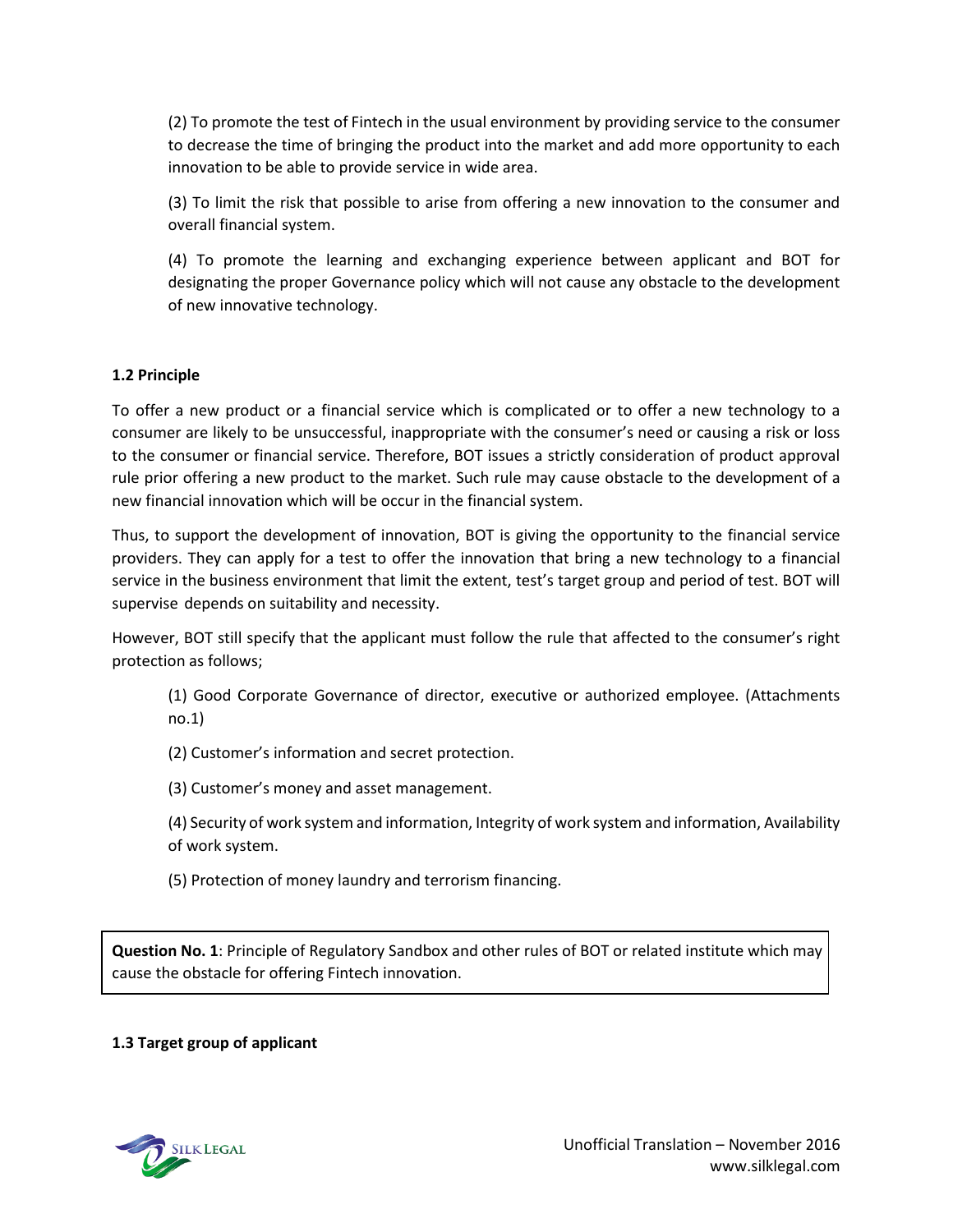The applicant who wishes to bring a new technology to develop the innovation for providing financial service or revising a business work system, such person must have the required qualifications and approved by BOT, the applicant can be the following person;

(1) Financial institute, the company in the group of Financial institute or the entrepreneur who is not a financial institute under BOT supervision (Non-Bank)

(2) Fintech Firms or Technology Firms which intend to offer a product, innovation or financial service that related to loan, payment and transfer of money or other similar financial transaction, whether incorporate with financial institute or Non-Bank or apply by themselves.

### **1.4 Type of financial transaction and innovation in the Regulatory Sandbox**

Type of financial transaction and innovation that the applicant can test in the Regulatory Sandbox must be the transaction under the supervision of BOT which are;

(1) Loan which not include a loan that issue an instrument in accordance with Securities and Exchange Act B.E. 2535 for instance, Debt Crowdfunding.

(2) Payment and transfer of money.

(3) Other similar financial transaction or innovation in relation with the transaction in No. 1.4(1) and 1.4(2)

**Question No. 2**: The suitability of the target group of applicant and type of financial transaction mentioned above. Please give the opinion and suggestion including example.

#### **1.5 Qualification and rule of Regulatory Sandbox**

The qualified applicant can submit the application to BOT to join the Regulatory Sandbox. The applicant will propose a test plan, procedure, environment to be used in the test, to limit the risk that may affect to the consumer such as quantity, type or group of consumer and period of test in the Regulatory Sandbox as may deemed appropriate and necessary for each transaction which should not be exceed 1 year. BOT may have further opinion regarding the test plan.

Moreover, director, executive or authorized employee must have a good corporate governance and at least have a qualification specified by BOT throughout the period of participation in the project (Attachment no.1) If any transaction required a license prior of business operation, the applicant must obtain such license.

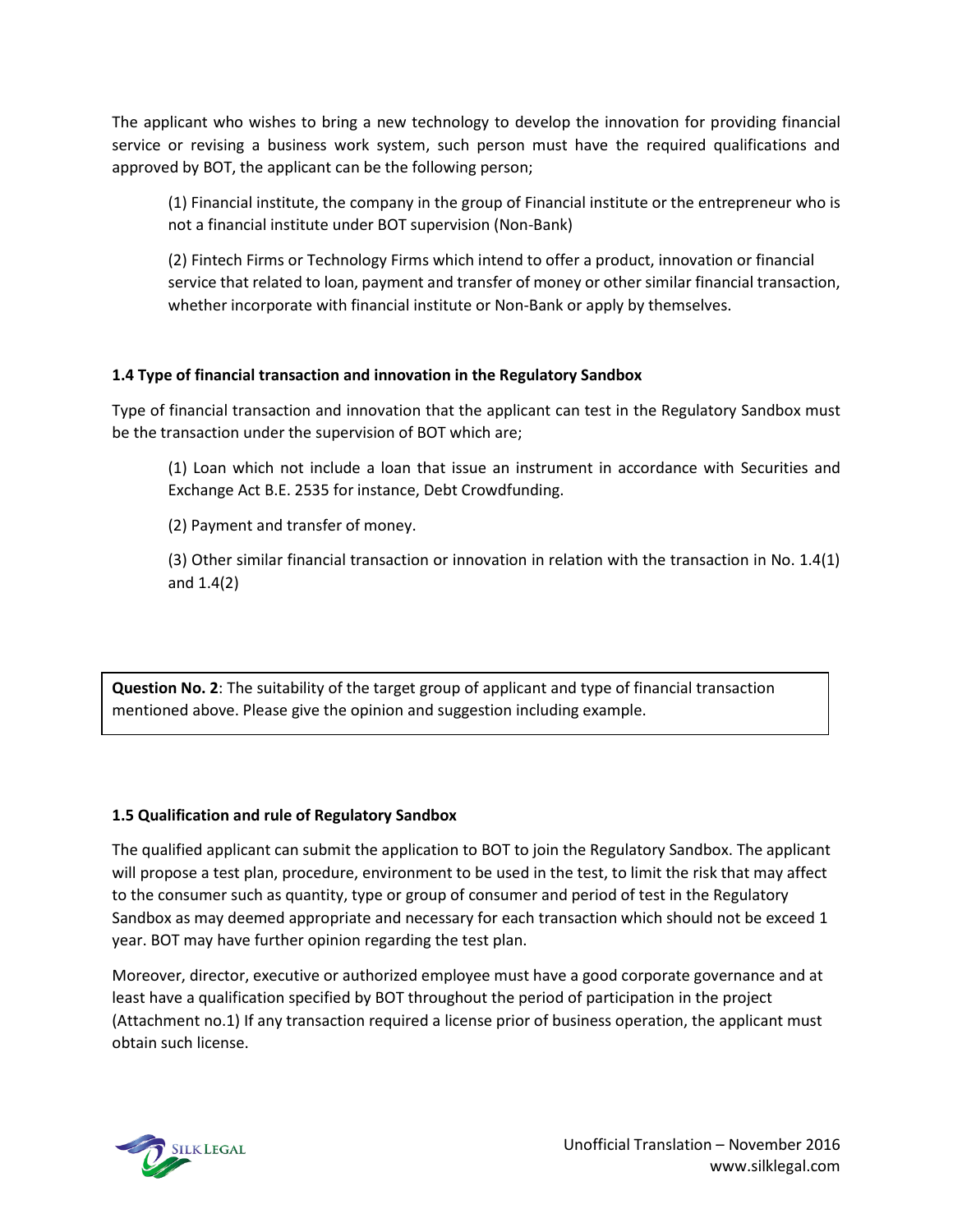#### **1.5.1 Qualification**

(1) Product or financial service in no.1.4 that will be test in the Regulatory Sandbox, must be a new innovation (different from the existing product or financial service in Thailand) and use a new technology.

(2) Product or financial service must be able to resolve the financial service problems or useful for the consumer or Thai's financial system.

(3) The applicant is necessary to use the Regulatory Sandbox to test the innovation and intend to offer this innovation to be used in Thailand after pass the test in the Regulatory Sandbox.

(4) The applicant should have some educational research showing the possibility of the innovation and should learn and understand the related rule in which to offer the limitation or obstacle of such rule to BOT. The applicant should also learn the risk that may arise from the test of innovation.

(5) The applicant must clearly specify the extent of the test as well as the expected result from the test of innovation.

(6) The applicant must enclose sufficient information to the consumer for their consideration and have an appropriate procedure for consumer's supervision. Including the protection of consumer's secret.

(7) The applicant must be a juristic person who registered in Thailand and have sufficient capital and personnel who talented and experienced.

(8) The applicant has a back-up plan after leave the Regulatory Sandbox and a clear plan while in the transition period whether in the case where the offering of product or service is success or in the case where the applicant must end the service.

**Question No. 3**: The suitability of the rule that used to consider the participation in the Regulatory Sandbox of the applicant. Please give the opinion and suggestion in which qualification should be added or deleted including giving an example.

#### **1.5.2 The operation while in the Regulatory Sandbox**

(1) The applicant must have preventive measures for the consumer by considering the following rights of the consumer;

(a) The consumer must be obtained the accuracy, sufficient information for their consideration.

(b) The consumer can choose any financial service as they desire.

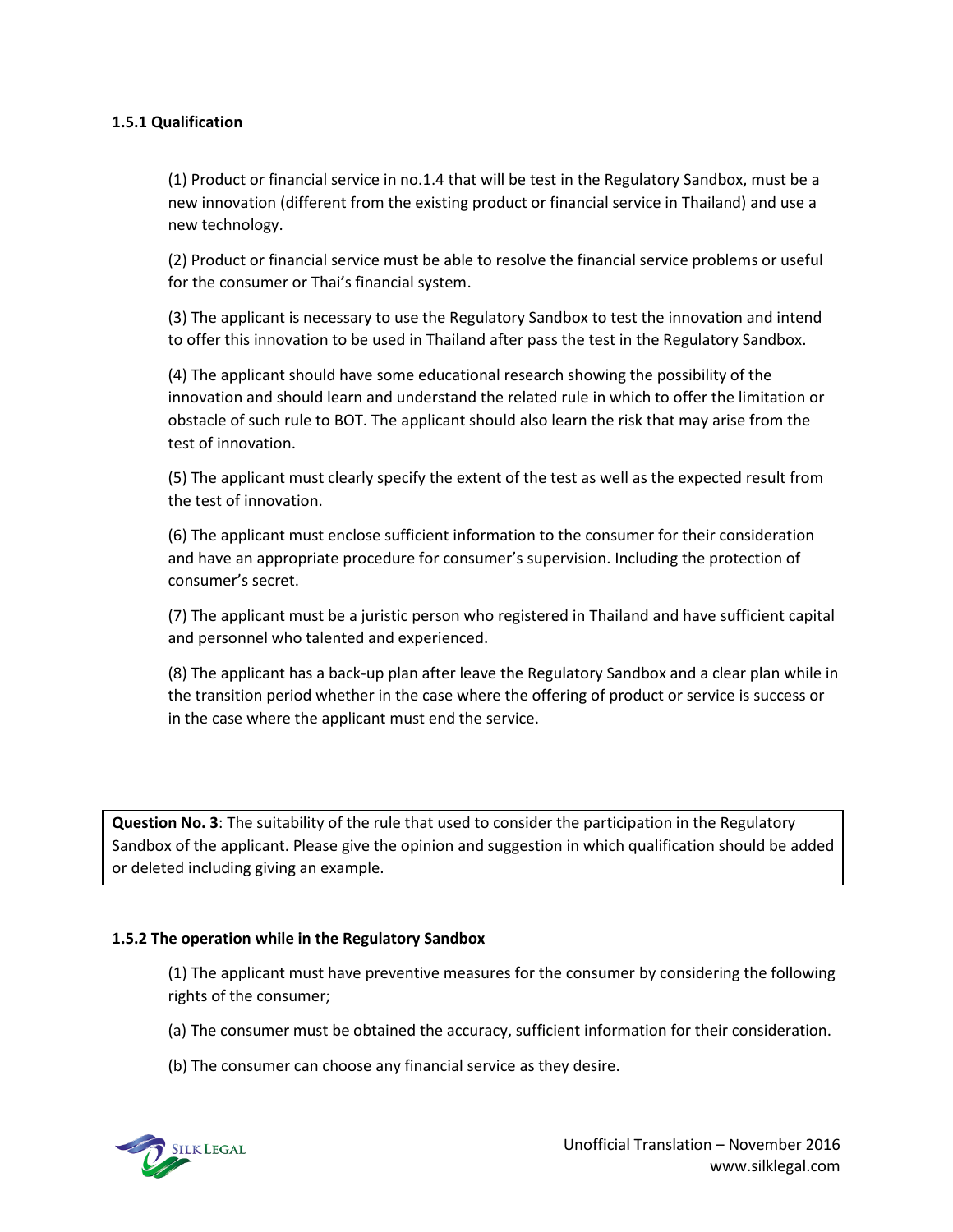(c) When the consumer face any problems or wish to file a complaint, the applicant must provide the channel to receive such complaint and provide the measures to relieve and revise such complaint.

(d) After the examination, the problems are not caused by the consumer, the consumer is entitled to the remuneration.

(2) The applicant must have the procedure to supervise and control work and procedure of risk management which cover IT risk and cyber risk. Also, the applicant must have the procedure of money and asset management for the client and information and secret security.

(3) The applicant must enclose the accuracy and sufficient information in conform with the type of service. The applicant must also inform the consumer that it is the test in the Regulatory Sandbox and provide limitation and condition of service while in the test period.

(4) The applicant must have the appropriate and sufficient measures for protection of money laundry and terrorism financing.

(5) The applicant must follow other related law.

(6) The applicant must submit the report of test result including indicator, statistic information, risk information or work system error or corruption, the complaint from the consumer and the measure to limit the risk or to solve the error, submit to BOT both in the period of test and after test.

**Question no.4**: The suitability of the operation while in the Regulatory Sandbox which the applicant must follow. Please give the opinion and suggestion in which something need to be add or delete including giving an example.

### **1.5.3 The termination of the test**

When the period of test is due as indicated in the test plan by the applicant and BOT, the supervision rule that BOT has considered will be terminated unless BOT extends the period of test, the applicant must receive approval from BOT case by case. The submission for approval must inform to BOT in advance not less than 30 days before the due date of Regulatory Sandbox and also must provide the reason and the period that wish to be extended.

**1.5.4 Leaving the Regulatory Sandbox**. The applicant will be eligible to leave the Regulatory Sandbox in the following cases;

**Case no.1: The applicant is successful and ready to provide service in the wide area of Thailand.** The applicant can leave the Regulatory Sandbox if;

(1) The test result is in accordance with the specified target of the test plan which proposed to BOT; and

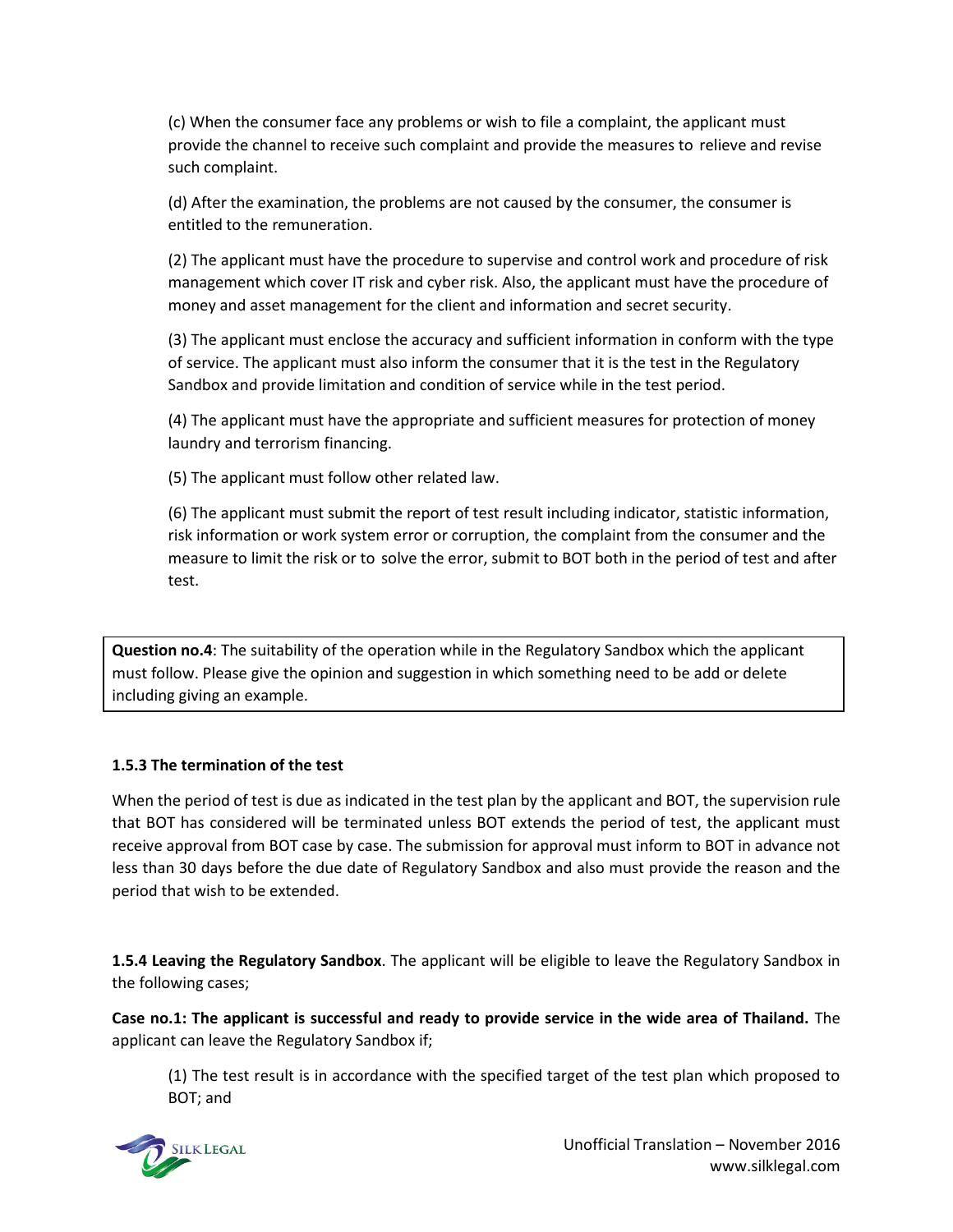(2) The applicant can follow the supervision rule of BOT.

Moreover, the applicant must receive the approval to provide service and offer the product that pass the test to BOT in accordance with law.

### **Case no.2: The applicant is unsuccessful and must terminate the service** when;

(1) The test result is not in accordance with the specified target of the test plan which proposed to BOT; or

(2) The applicant found an error in the product or the procedure which cannot be improved; or

(3) The applicant does not comply with the rule that mutually made with BOT while in the Regulatory Sandbox; or

(4) The applicant informs the intention to leave the Regulatory Sandbox by himself.

Moreover, BOT reserve the right to terminate the applicant in the Regulatory Sandbox before the due date provided that an innovation affect to the customer's right or may cause damages to financial system in the wide area.

### **1.5.5 Guideline to operate when the applicant is terminated**

If there is a termination of test in the Regulatory Sandbox, the applicant must proceed as follows;

(1) Stop offering or providing financial service to a new customer and stop providing additional service to the old customer other than specified in the existing agreement.

(2) Inform the customer before the applicant terminate the service and consider the right of consumer as mentioned above as well as comply with the plan which offered to BOT.

(3) Report the result of operation in  $1.5.5(1) - 1.5.5(2)$  to BOT within 30 days from the date of termination such as the balance amount of transaction, the amount of remuneration paid to the consumer (if any).

**Question no.5**: The suitability of the termination of test and guideline for the operation after leave the Regulatory Sandbox. Please give an opinion and suggestion including giving an example.

### **1.6 The step for applying and period of consideration**

The applicant who is ready and has a qualification pursuant to no.1.5.1 enable to submit the application and supporting documents (Attachment no.2) to BOT, BOT will inform the result of consideration to the applicant who apply to participate in the Regulatory Sandbox within 60 days from the day that BOT receive the applicant and supporting documents.

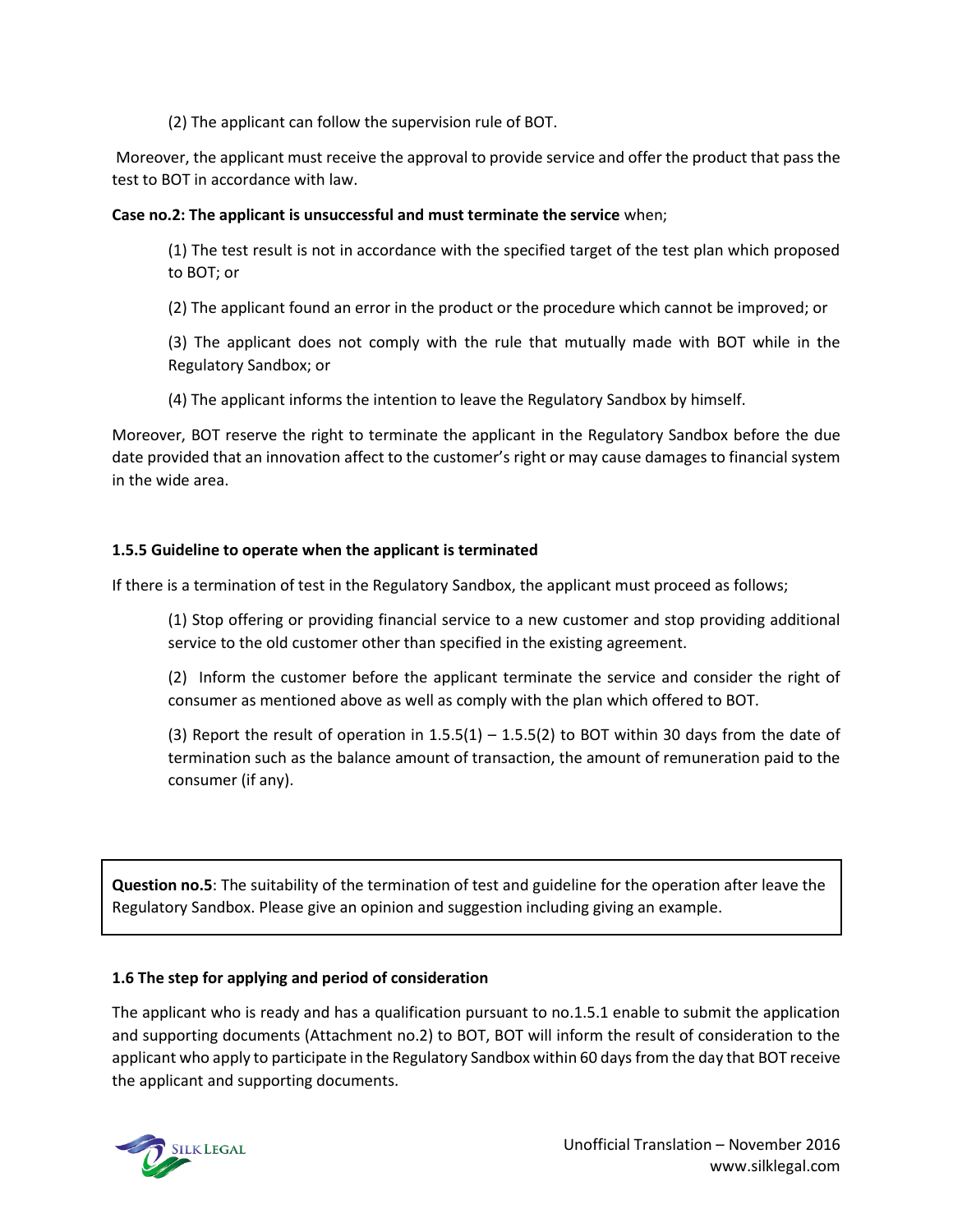**Question no.6**: The suitability of the step for applying. Please give an opinion and suggestion including giving an example.

### **2. Guideline to support FinTech Startup through Community**

BOT supports FinTech Startups in the beginning period which may need experience and support about the supervision rules, funding support and preparation period before request a license or before apply the Regulatory Sandbox to become a member of community such as Association or FinTech Thailand Club that instituted for a corporation between financial service provider, government entity and private entity. BOT willing to support and give advice regarding supervision rules and coordinate between the entities to give knowledge to the supervisor and financial service provider which includes FinTech Firms.

**Question no.7**: Please give an opinion and suggestion regarding FinTech Firms in the form of participate as a member of community and also give an example.

### **3. The next operation**

BOT will distribute Public Hearing on Guidance to participate the Regulatory Sandbox through Website [www.bot.or.th](http://www.bot.or.th/) which will be received the opinion until 15 October 2016

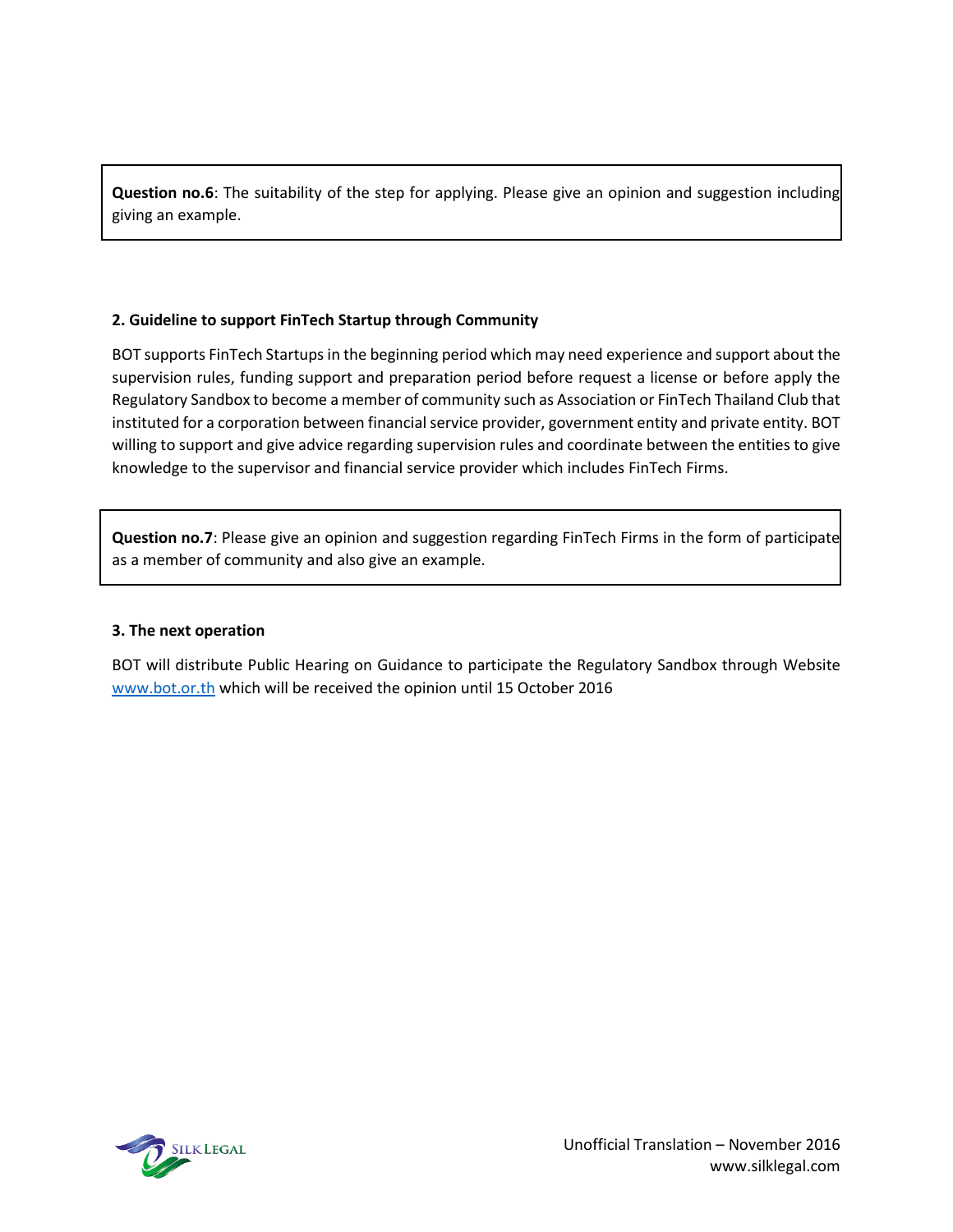## **Attachment 1**

### **The qualification of director, manager or the authorized person**

Director, manager or the authorized person of the applicant who intend to participate the test center or Regulatory Sandbox must have the qualification specified by BOT as follows;

### **1. Integrity**

(1) Shall work with integrity.

(2) Shall not discriminate, taking advantage from the consumer, have a special interest in the transaction or activity that participate in, to restrain the conflict of interest.

(3) Shall not operate or participate in the unlawful business or action or deceive people.

(4) Shall not be convicted by a final judgement of the court to be imprison for dishonestly property offences.

(5) Shall not be complained or accused by BOT, Securities and Exchange Commission or other government entity whether Thai or foreign entity. Also, shall not be on trial for fraud or financial corrupt.

(6) Shall not be a director, manager or the authorized person of a business that has been revoked a license.

(7) Shall not operate an unlawful action in relation to money laundry and terrorism financing.

### **2. Knowledge, skill and experience**

(1) Shall be a devoted person and make an effective decision. Shall have a sufficient information to support a decision.

(2) Shall not have a behavior which raise suspicion in the suitability, ability and effectiveness of the decision of director and/or executive.

#### **3. Financial status**

Shall not be bankrupt or relieve from being bankrupt more than 5 years.

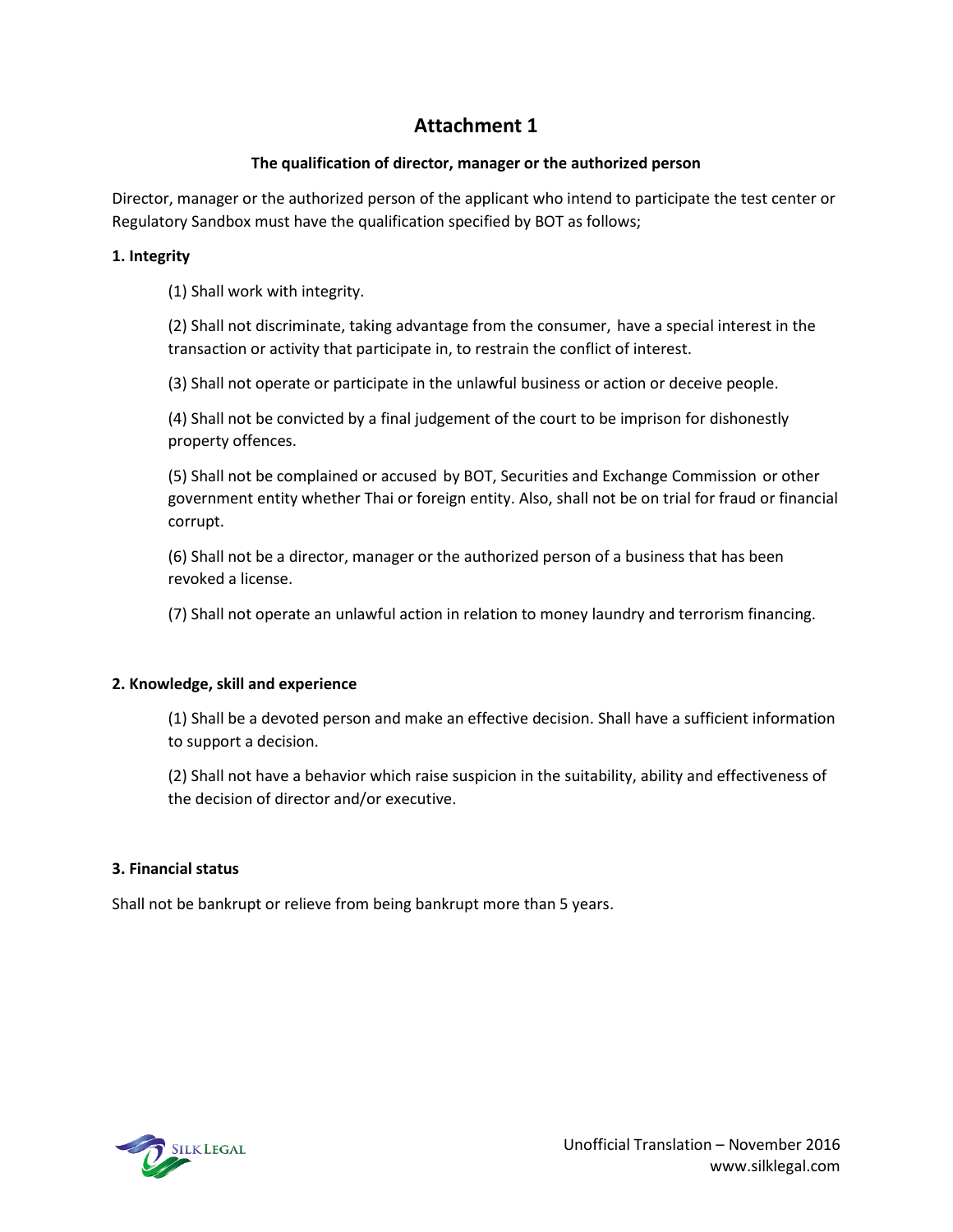## **Attachment 2**

### **Application for participating the Regulatory Sandbox**

Day………Month……………. Year……….

| <b>Details of the applicant</b>                                                                                                               |  |
|-----------------------------------------------------------------------------------------------------------------------------------------------|--|
| Details of the applicant<br>$\square$ Financial institution<br>$\Box$ The company in the financial business group<br>$\square$ FinTech Firm   |  |
| Name of the company/ juristic person                                                                                                          |  |
| First name - last name of the authorized person<br>(such as managing director)<br><b>Address</b>                                              |  |
| Phone number                                                                                                                                  |  |
| E-mail                                                                                                                                        |  |
| <b>Website URL</b>                                                                                                                            |  |
| Type of main business of the company<br>/ juristic person                                                                                     |  |
| Experience in business operation which related to<br>financial transaction                                                                    |  |
| Experience in the innovation development that<br>bring technology to support financial service.                                               |  |
| Other related experience such as;<br>Participate in Accelator, Incubator project<br>Participate in Pitching in the events<br>Granted an award |  |
| Member of Association or FinTech Thailand club                                                                                                |  |
| Name of the major shareholder and shareholding proportion                                                                                     |  |
| Sources of the capital which will be used in the test                                                                                         |  |
| Coordinator's name and phone number                                                                                                           |  |
| Other necessary information (if any)                                                                                                          |  |

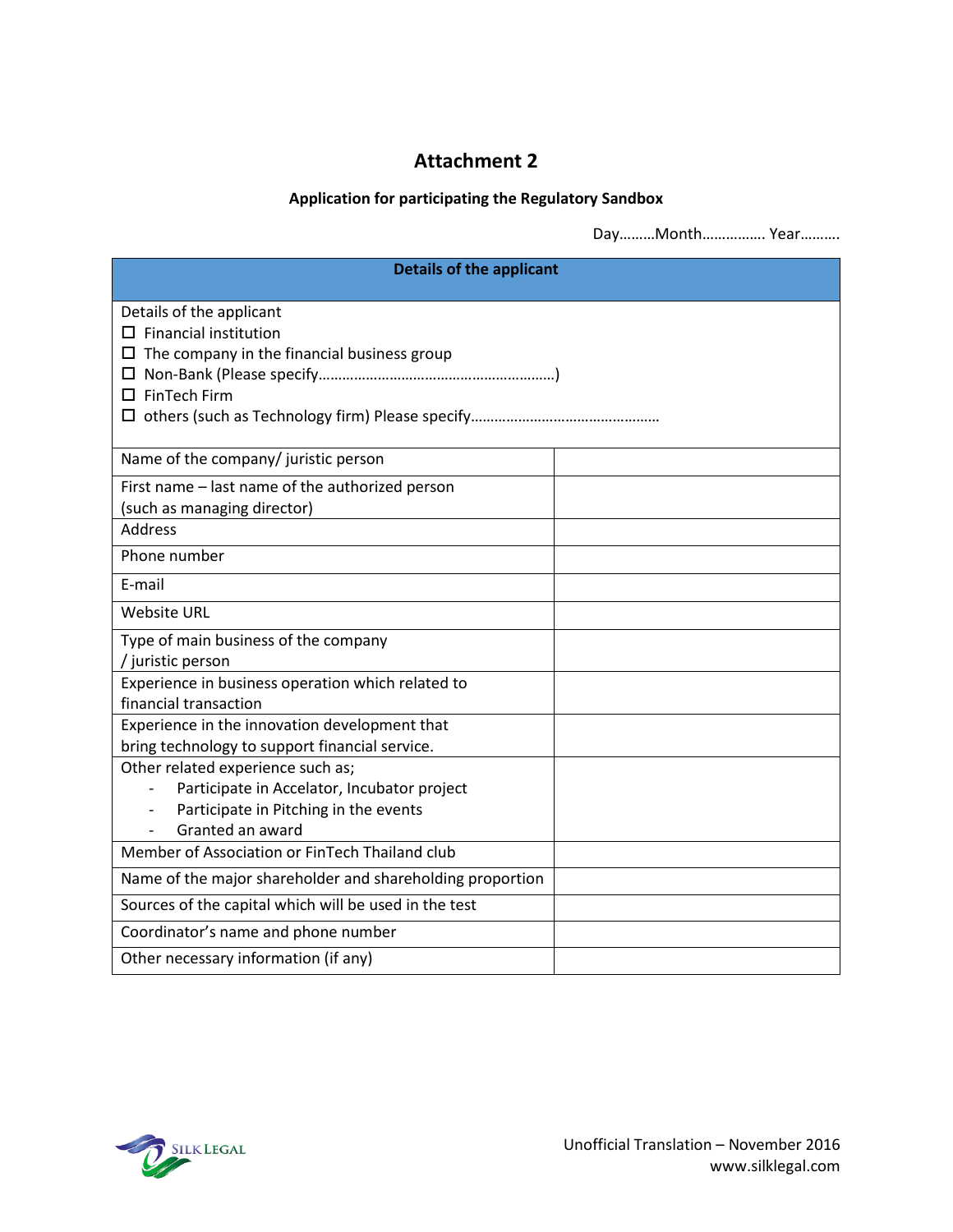| <b>Details of the innovation</b>                                                                                                                      |  |
|-------------------------------------------------------------------------------------------------------------------------------------------------------|--|
| Please fill in the information about innovation that wishes to be tested in the Regulatory Sandbox<br>together with the supporting documents (if any) |  |
| 1. Name of the innovation                                                                                                                             |  |
| 2. Type of transaction such as loan, payment or transfer money                                                                                        |  |
| 3. Details and features of innovation, also compare the similarity<br>and difference of the existing product or service.                              |  |
| 4. Details of the co-operation with financial institution or<br>Non-Bank (if any)                                                                     |  |
| 5. Technology that used in the innovation, also compare the<br>similarity and difference of the existing technology.                                  |  |
| 6. Benefit                                                                                                                                            |  |
| 6.1 benefit for service provider                                                                                                                      |  |
| 6.2 benefit for consumer                                                                                                                              |  |
| 6.3 benefit for financial system or country<br>7. Reason and necessity for participation of Regulatory Sandbox                                        |  |
| 8. The result of the previous innovation test or the result of                                                                                        |  |
| research or the result of other person assessment                                                                                                     |  |
| 9. The extent of test such as;                                                                                                                        |  |
| 9.1 Target of group of customer (Type of customer or the                                                                                              |  |
| amount of related customer                                                                                                                            |  |
| 9.2 The amount of transaction (or amount of money)                                                                                                    |  |
| 9.3 The period of test in the Regulatory Sandbox (Beginning<br>date - Termination date)                                                               |  |
| 9.4 Others                                                                                                                                            |  |
| 10. The procedure of internal control or control system for<br>complying with the specified extent of test                                            |  |
| 11. The result or objective of test and indicator                                                                                                     |  |
| 12. Specify the risk that might happen and the protection of risk                                                                                     |  |
| 13. Information Security Management Systems                                                                                                           |  |
| 14. Measure of consumer protection                                                                                                                    |  |
| 14.1 Information disclosure, communication channel, receipt<br>of complaint and indemnity                                                             |  |
| 14.2 Secret and information protection for customer                                                                                                   |  |
| 15. Strategy or Roadmap for wide area service after leaving the                                                                                       |  |
| <b>Regulatory Sandbox</b>                                                                                                                             |  |
| 16. Plan after leaving the Regulatory Sandbox and transition                                                                                          |  |
| plan                                                                                                                                                  |  |

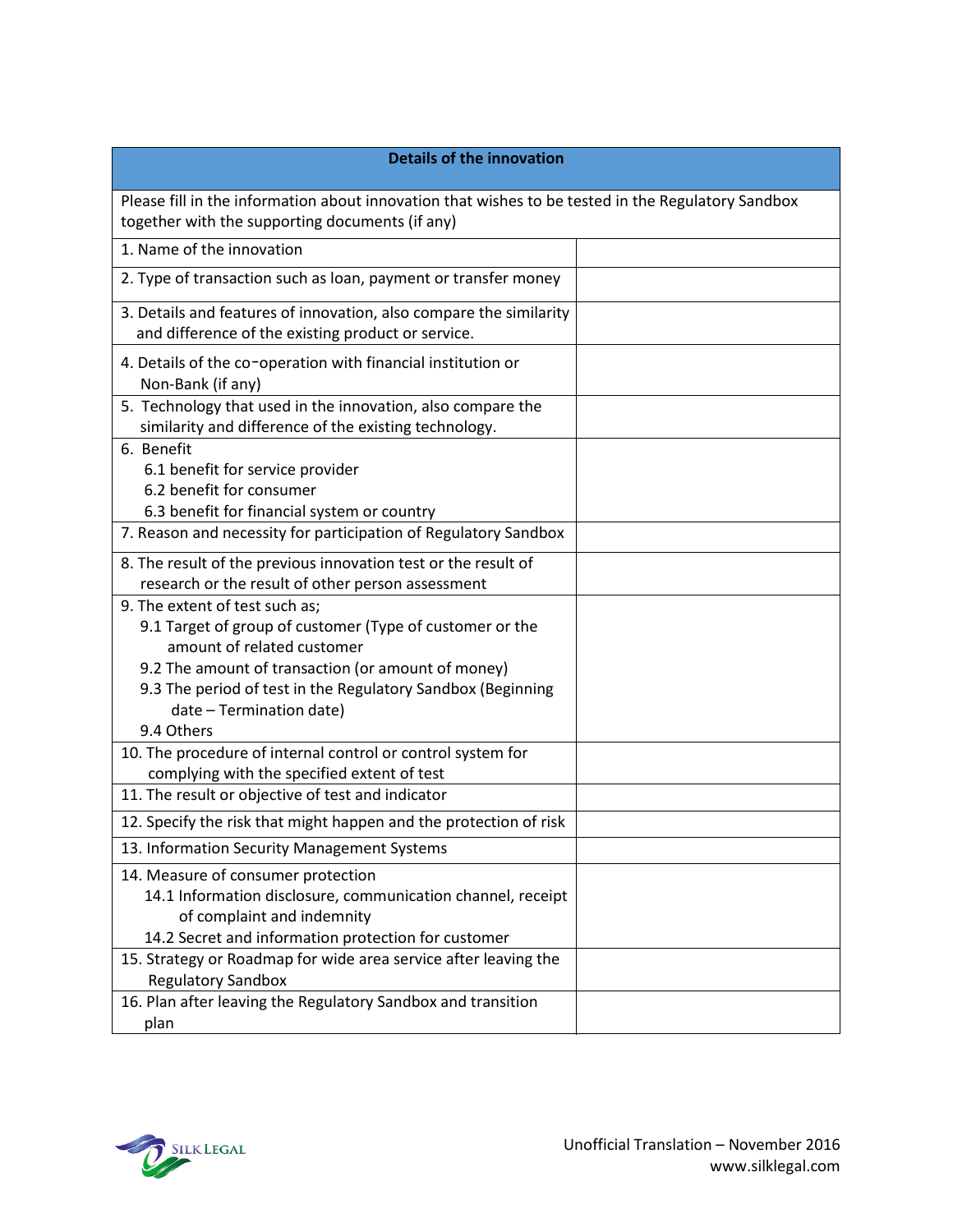| Related rules and things that request to BOT                                                          |  |  |
|-------------------------------------------------------------------------------------------------------|--|--|
| Rule of BOT that wish to be relented and please<br>$\qquad \qquad \blacksquare$<br>specify the reason |  |  |
| Other support from BOT                                                                                |  |  |
| <b>Suggestion or comment</b>                                                                          |  |  |
|                                                                                                       |  |  |
|                                                                                                       |  |  |

**Documents for participation in the Regulatory Sandbox, only for the applicant who is not a financial institution.**

- $\square$  A copy of registration certificate of company
- $\square$  A copy of Memorandum Association
- $\square$  A copy of shareholder registration
- $\square$  A copy of company affidavit from Ministry of Commerce

 $\Box$  Organization chart (specify name and picture of the director, manager, assistant manager and authorized person of the organization)

 $\square$  Financial documents i.e. a copy of letter certifying account balance issued by bank (for a new company) or financial statement of the company which certified by the auditor of the latest year (for an operating company)

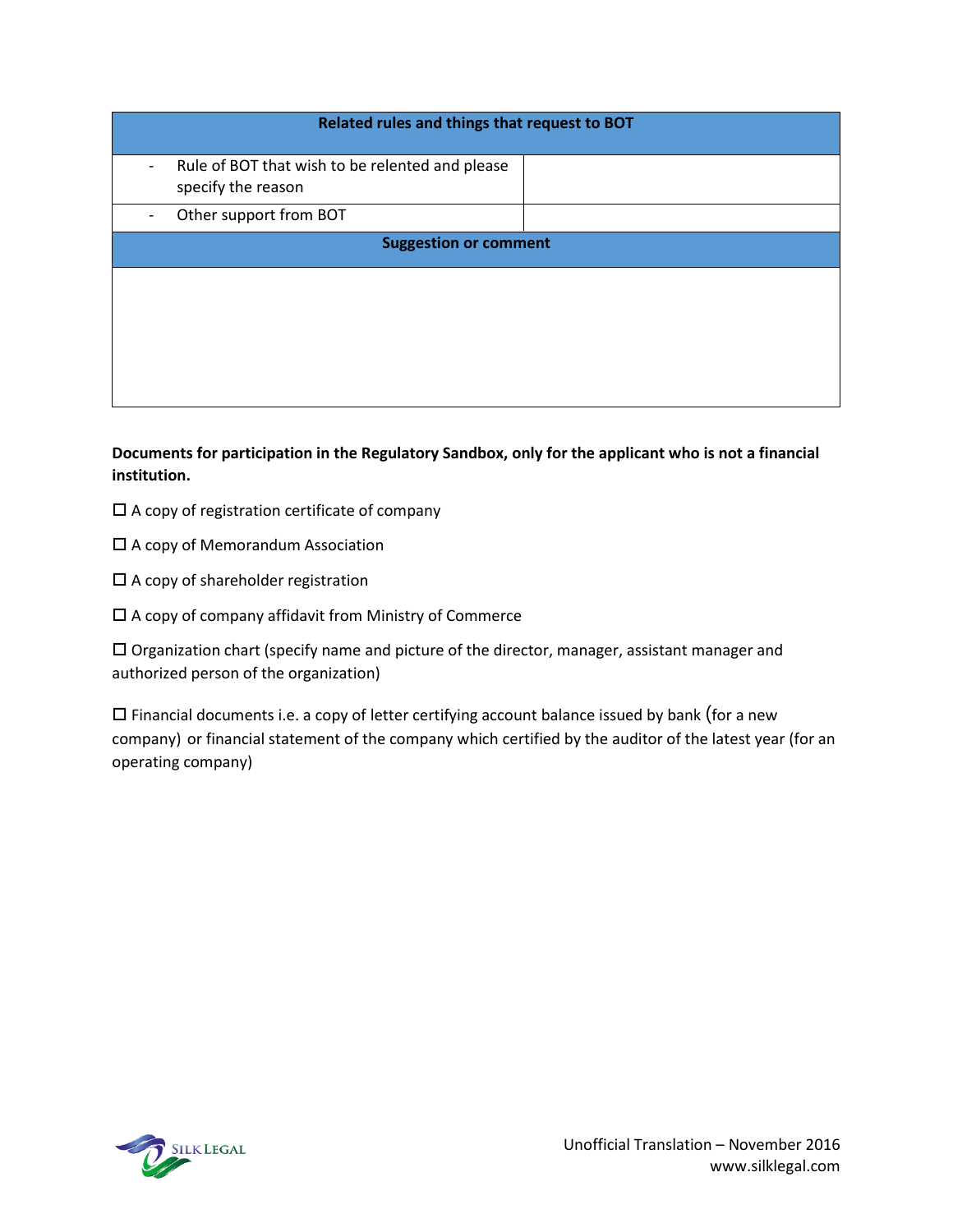**เอกสารรับฟังความคิดเห็น เรื่อง แนวทางการเข้าร่วมศูนย์ทดสอบและพัฒนานวัตกรรม ที่น าเทคโนโลยีใหม่มาสนับสนุนการให้บริการทางการเงิน (Regulatory Sandbox)**

14 กันยายน 2559



ธนาคารแห่งประเทศไทย ได้จัดท าเอกสารฉบับนี้ขึ้นเพื่อรับฟังความคิดเห็น ท่านสามารถ download เอกสารเผยแพร่ฉบับนี้ได้จาก www.bot.or.th

> **จัดท าโดย** สายนโยบายสถาบันการเงิน **ธนาคารแห่งประเทศไทย** โทรศัพท์ 0 2283 6837 0 2356 7676 โทรสาร 0 2356 7448 e-mail: [FinTech-WG-FID@bot.or.th](mailto:FinTech-WG-FID@bot.or.th)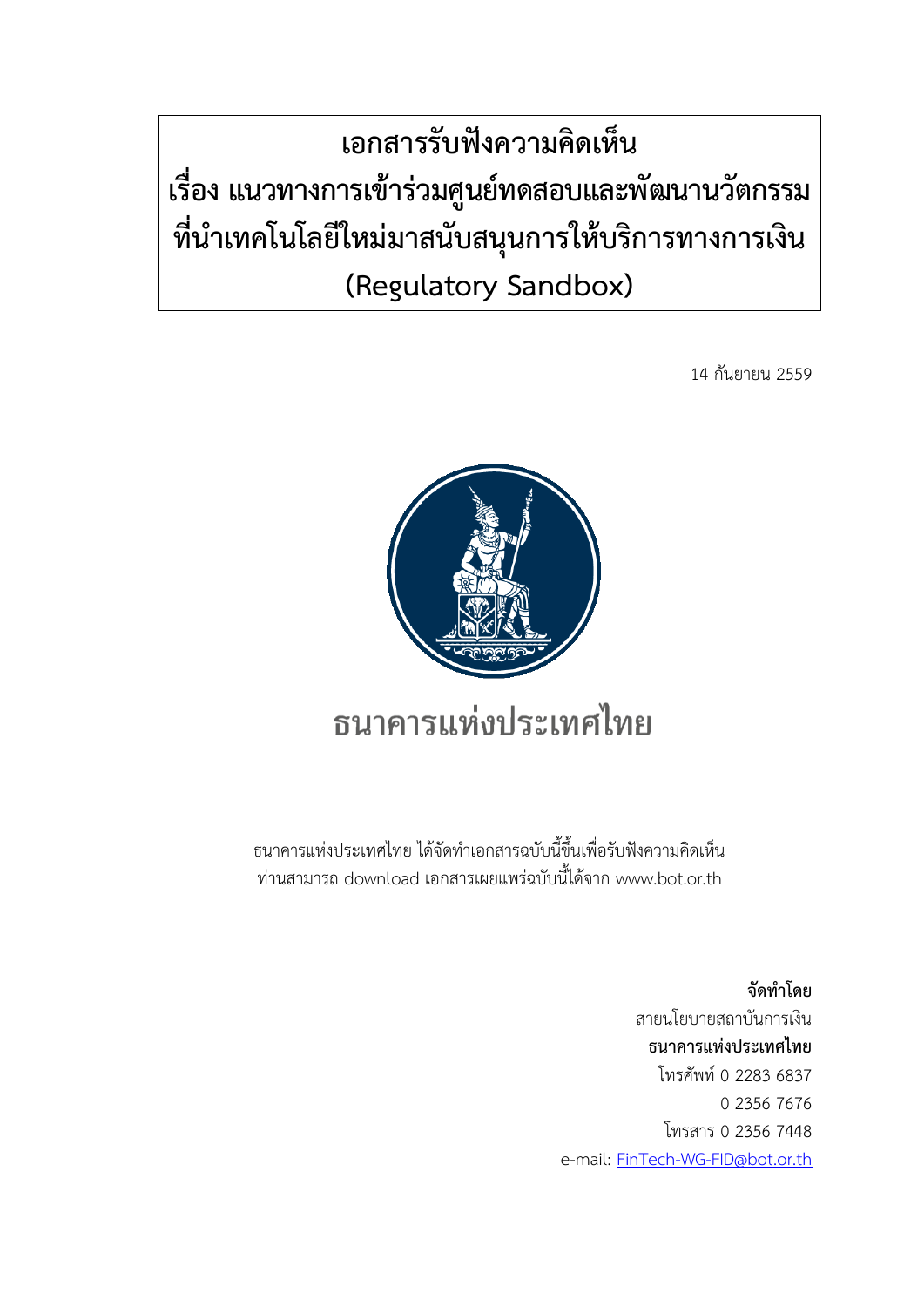เอกสารฉบับนี้ มีวัตถุประสงค์เพื่อรับฟังความเห็นเกี่ยวกับแนวทางการเข้าร่วมศูนย์ ทดสอบและพัฒนานวัตกรรมที่นำเทคโนโลยีใหม่มาสนับสนุนการให้บริการทางการเงิน (Regulatory Sandbox) ซึ่งเปิดโอกาสให้ผู้เข้าร่วมสามารถเสนอบริการให้แก่ผู้บริโภคจริงภายในระยะเวลา พื้นที่ หรือ ิสภาพแวดล้อมที่กำหนด เช่น จำนวน ประเภท หรือ กลุ่มของผู้บริโภค

โดยที่ ปัจจุบันเทคโนโลยีมีการพัฒนาอย่างรวดเร็ว ส่งผลให้มีการนำไปใช้ในการพัฒนา ้ผลิตภัณฑ์และบริการทางการเงิน สร้างนวัตกรรมทางการเงินที่จะนำเสนอแก่ผู้บริโภค เพื่ออำนวย ความสะดวก เพิ่มช่องทาง เพิ่มประสิทธิภาพในการให้บริการดียิ่งขึ้น ด้วยต้นทุนการให้บริการที่เหมาะสม ดังนั้น เพื่อให้การพัฒนาดังกล่าวสามารถดำเนินการได้อย่างรวดเร็ว ลดข้อจำกัดด้านกฎระเบียบ รวมทั้งมีความปลอดภัยและเป็นประโยชน์ต่อผู้บริโภคและระบบการเงิน ธนาคารแห่งประเทศไทยจึง จะจัดตั้ง Regulatory Sandbox ให้ผู้สนใจทั้งสถาบันการเงิน และผู้ให้บริการที่ไม่ใช่สถาบันการเงิน ี สมัครเข้าร่วมในศูนย์ทดสอบนี้ โดยจะพิจารณาคุณสมบัติของผู้สมัคร กำหนดขั้นตอนการสมัคร และ กระบวนการดำเนินการในขณะที่เข้าร่วมในศนย์ทดสอบ กำหนดพื้นที่ หรือสภาพแวดล้อมที่จะทดสอบ ้ร่วมกัน เพื่อจำกัดความเสี่ยงที่อาจส่งผลกระทบต่อผ้บริโภค รวมทั้งการออกจากศนย์ทดสอบ ทั้งนี้ ใน ระหว่างดำเนินการ จะมีการหารือ ให้คำแนะนำ การสนับสนุน และลดข้อจำกัดด้านกฎระเบียบตาม ความเหมาะสมแล้วแต่กรณี รวมทั้งการติดตามประเมินผล เพื่อสนับสนุนให้เกิดการเรียนรู้และ แลกเปลี่ยนประสบการณ์ร่วมกันระหว่างผู้ให้บริการทางการเงินกับธนาคารแห่งประเทศไทย อันจะ ้ นำไปสู่การกำหนดนโยบายในการให้การสนับสนุนและกำกับดูแลที่เหมาะสมต่อไป

ทั้งนี้ ท่านสามารถส่งความเห็นหรือข้อเสนอแนะเกี่ยวกับเอกสารรับฟังความคิดเห็นฉบับนี้ ให้ธนาคารแห่งประเทศไทยได้ทาง https://www.bot.or.th/sites/Survev/FinancialInstitutions /Lists [/RegulatorySandbox/NewForm.aspx?Source=https://www.bot.or.th/sites/Survey/Pages](https://www.bot.or.th/sites/Survey/FinancialInstitutions/Lists/RegulatorySandbox/NewForm.aspx?Source=https://www.bot.or.th/sites/Survey/Pages/ThankYou.aspx) [/ThankYou.aspx](https://www.bot.or.th/sites/Survey/FinancialInstitutions/Lists/RegulatorySandbox/NewForm.aspx?Source=https://www.bot.or.th/sites/Survey/Pages/ThankYou.aspx) **ภายในวันที่15 ตุลาคม 2559** และสามารถติดต่อสอบถามข้อมูลเพิ่มเติมได้จาก เจ้าหน้าที่ของธนาคารแห่งประเทศไทย ดังนี้

- 1. คุณกรรณภรณ์ กัลยาจิตร์โกศล โทรศัพท์ 0 2283 6837 e-mail: Kannapok@bot.or.th
- 2. คุณวงศ์ทวี ธนานันท์ โทรศัพท์ 0 2356 7676 e-mail: WongtawT@bot.or.th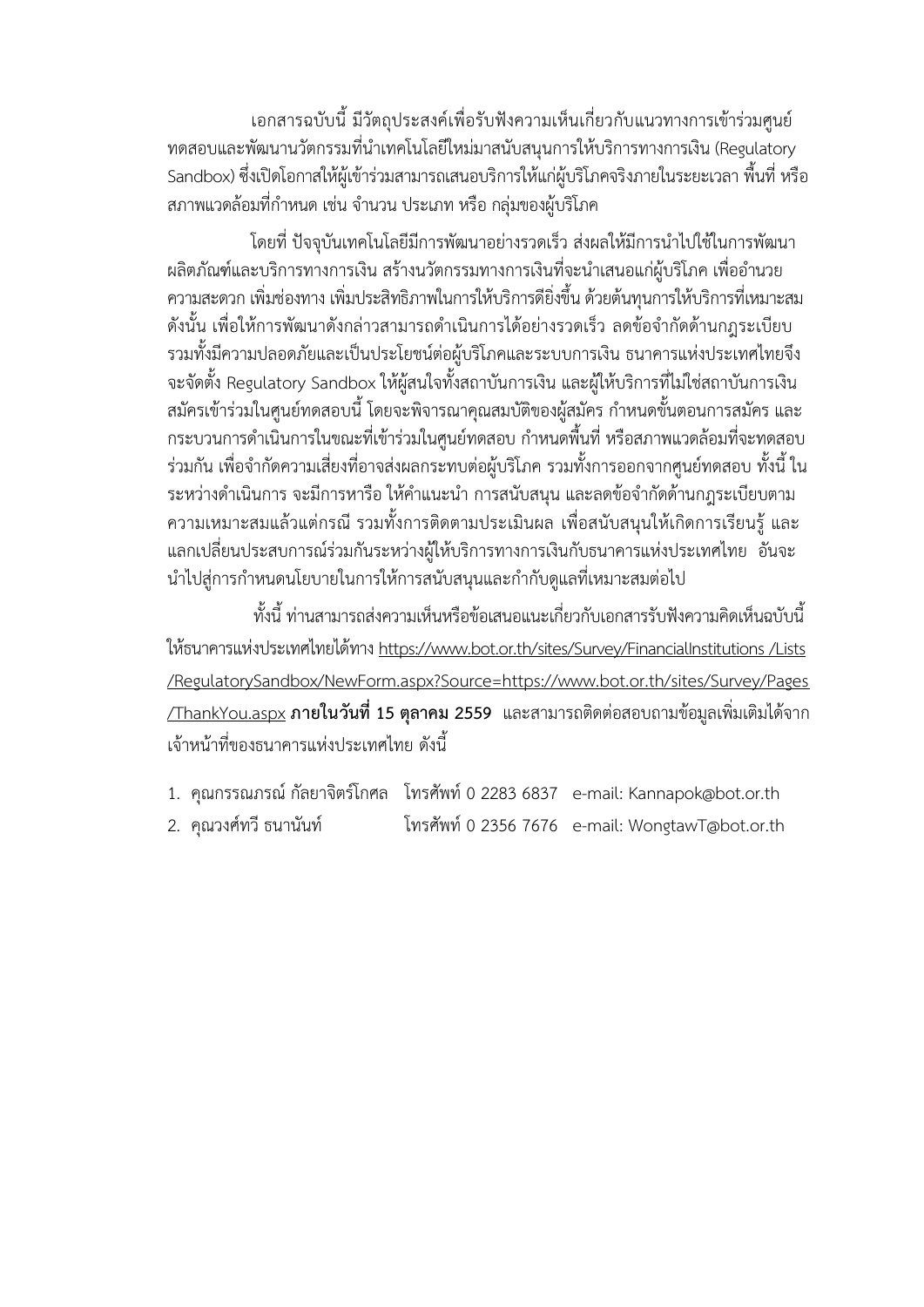# **สารบัญ**

| หัวข้อ                                                                    | หน้า                    |
|---------------------------------------------------------------------------|-------------------------|
| บทนำ                                                                      | $\mathbf{1}$            |
| 1. แนวทางการเข้าร่วม Regulatory Sandbox                                   | $\overline{2}$          |
| 1.1 วัตถุประสงค์                                                          | $\overline{2}$          |
| 1.2 หลักการ                                                               | $\overline{2}$          |
| 1.3 กลุ่มเป้าหมายของผู้สมัคร                                              | $\overline{\mathbf{3}}$ |
| 1.4 ประเภทของธุรกรรมทางการเงินและนวัตกรรมใน Regulatory Sandbox            | $\overline{3}$          |
| 1.5 คุณสมบัติและหลักเกณฑ์ใน Regulatory Sandbox                            | $\overline{4}$          |
| 1.5.1 คุณสมบัติ                                                           | $\overline{4}$          |
| 1.5.2 การดำเนินการระหว่างอยู่ใน Regulatory Sandbox                        | 5                       |
| 1.5.3 การสิ้นสุดการทดสอบ                                                  | 6                       |
| 1.5.4 การออกจาก Regulatory Sandbox                                        | 6                       |
| 1.5.5 แนวทางดำเนินการเมื่อผู้สมัครต้องยุติการทดสอบ                        | $\overline{7}$          |
| 1.6 ขั้นตอนการสมัครและกรอบระยะเวลาการพิจารณา                              | $\overline{7}$          |
| 2. แนวทางการสนับสนุน FinTech Startup ผ่าน Community<br>8                  |                         |
| 3. การดำเนินการต่อไป<br>8                                                 |                         |
|                                                                           |                         |
| เอกสารแนบ 1 : คุณสมบัติกรรมการ ผู้จัดการ หรือพนักงานผู้มีอำนาจในการจัดการ | 9                       |
| เอกสารแนบ 2 : ใบสมัครเข้าร่วมใน Regulatory Sandbox<br>10                  |                         |
| เอกสารแนบ 3 : ประเด็นที่ขอรับฟังความคิดเห็น                               | 13                      |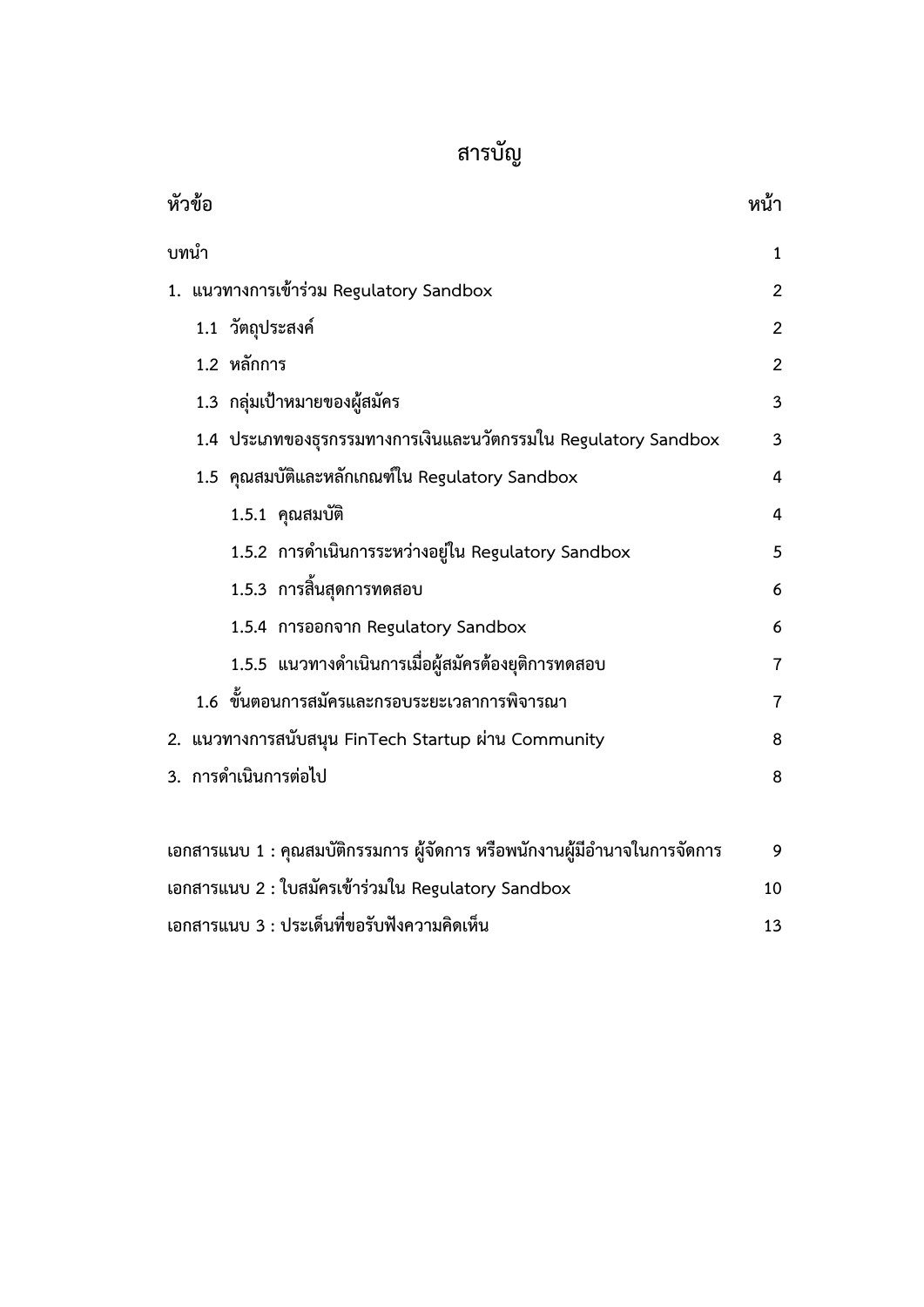## **เอกสารรับฟังความคิดเห็น** เรื่อง แนวทางการเข้าร่วมศูนย์ทดสอบและพัฒนานวัตกรรมที่นำเทคโนโลยีใหม่ **มาสนับสนุนการให้บริการทางการเงิน (Regulatory Sandbox)**

## **บทน า**

ปัจจุบันวิวัฒนาการด้านเทคโนโลยีมีพัฒนาการที่ก้าวหน้าและเปลี่ยนแปลงอย่างรวดเร็ว รวมทั้ง เทคโนโลยีได้เข้ามามีบทบาทสำคัญในการสนับสนุนการดำเนินธุรกิจในหลายด้าน โดยเฉพาะ ด้านการให้บริการทางการเงิน หรือที่เรียกว่า Financial Technology (FinTech) โดย FinTech เป็นพลังขับเคลื่อนที่ส าคัญและเข้ามาเติมเต็มการให้บริการทางการเงิน ซึ่งเป็นเป้าหมายหลักที่ สอดคล้องกับแผนพัฒนาระบบสถาบันการเงินระยะที่ 3 ของธนาคารแห่งประเทศไทยและนโยบาย ของภาครัฐ ในการสนับสนุนเศรษฐกิจดิจิทัล (Digital Economy) กล่าวคือ FinTech จะช่วยให้ผู้บริโภค สามารถเข้าถึงบริการทางการเงินและแหล่งเงินทุนที่หลากหลายและรวดเร็ว มีช่องทางการใช้บริการได้ อย่างทั่วถึง ด้วยราคาการให้บริการที่เหมาะสมและเป็นธรรม รวมทั้งส่งเสริมให้ผู้ให้บริการทางการเงิน ทั้งที่เป็นสถาบันการเงิน และผู้ประกอบการที่ไม่ใช่สถาบันการเงิน สามารถแข่งขันได้ทั้งในและ ต่างประเทศ นอกจากนี้ FinTech ยังช่วยให้ผู้ให้บริการทางการเงินและผู้ที่เกี่ยวข้องมีฐานข้อมูล (Big Data) ที่จะน าไปใช้ประโยชน์ในการเสนอบริการทางการเงิน ประเมินความเสี่ยงและผลตอบแทนที่ เหมาะสม

ด้วยปัจจุบัน การให้บริการทางการเงินเป็นธุรกรรมที่เกี่ยวข้องกับผู้บริโภคและส่งผลต่อ เสถียรภาพระบบการเงินโดยรวม จึงจำเป็นต้องมีการกำกับดูแลด้วยความระมัดระวังรอบคอบภายใต้ ่ หลักเกณฑ์ที่เข้มงวด ซึ่งอาจเป็นอุปสรรคและเพิ่มต้นทุนในการนำ FinTech มาให้บริการทางการเงิน ้ดังนั้น เพื่อลดข้อจำกัดอุปสรรคดังกล่าว ธนาคารแห่งประเทศไทยจึงเปิดโอกาสให้ผู้ให้บริการทาง การเงินทั้งสถาบันการเงิน และผู้ประกอบการที่ไม่ใช่สถาบันการเงินที่สนใจจะเสนอนวัตกรรมที่นำ เทคโนโลยีใหม่มาใช้ในการให้บริการทางการเงิน สามารถสมัครเข้าทดสอบนวัตกรรม หรือ การให้บริการ ภายใต้ขอบเขตที่กำหนดใน Regulatory Sandbox โดยมีหลักการสำคัญ 3 ประการ คือ (1) ส่งเสริม ให้เกิดนวัตกรรมทางการเงินใหม่ (2) มีการคุ้มครองผู้บริโภคที่เหมาะสม โดยคำนึงถึงสิทธิของผู้บริโภค เป็นสำคัญ และ (3) จำกัดความเสียหายที่อาจเกิดขึ้นให้อยู่ในระดับที่ยอมรับได้ เพื่อลดผลกระทบที่จะ เกิดขึ้นกับผู้บริโภคและต่อเสถียรภาพของระบบการเงินโดยรวม โดยมีเป้าหมายหลักเพื่อให้ FinTech สามารถเติบโตได้อย่างยั่งยืน รวมทั้งมีความน่าเชื่อถือและได้รับการยอมรับจากผู้บริโภค

นอกจากการจัดตั้งศูนย์ทดสอบหรือ Regulatory Sandbox ที่อยู่ภายใต้การกำกับดูแล ของธนาคารแห่งประเทศไทยโดยตรงแล้ว ธนาคารแห่งประเทศไทยสนับสนุนให้ผู้ประกอบธุรกิจ FinTech ในระยะเริ่มต้น (FinTech Startups) เข้าร่วมเป็นสมาชิกในเครือข่าย (Community) เช่น สมาคม หรือชมรมฟินเทคแห่งประเทศไทย เพื่อส่งเสริมให้เกิดการประสานงานและสร้างความเข้าใจ ระหว่างสถาบันการเงิน FinTech Startups กับผู้กำกับดูแล และเป็นการเตรียมความพร้อมก่อน สมัครเข้าร่วม Regulatory Sandbox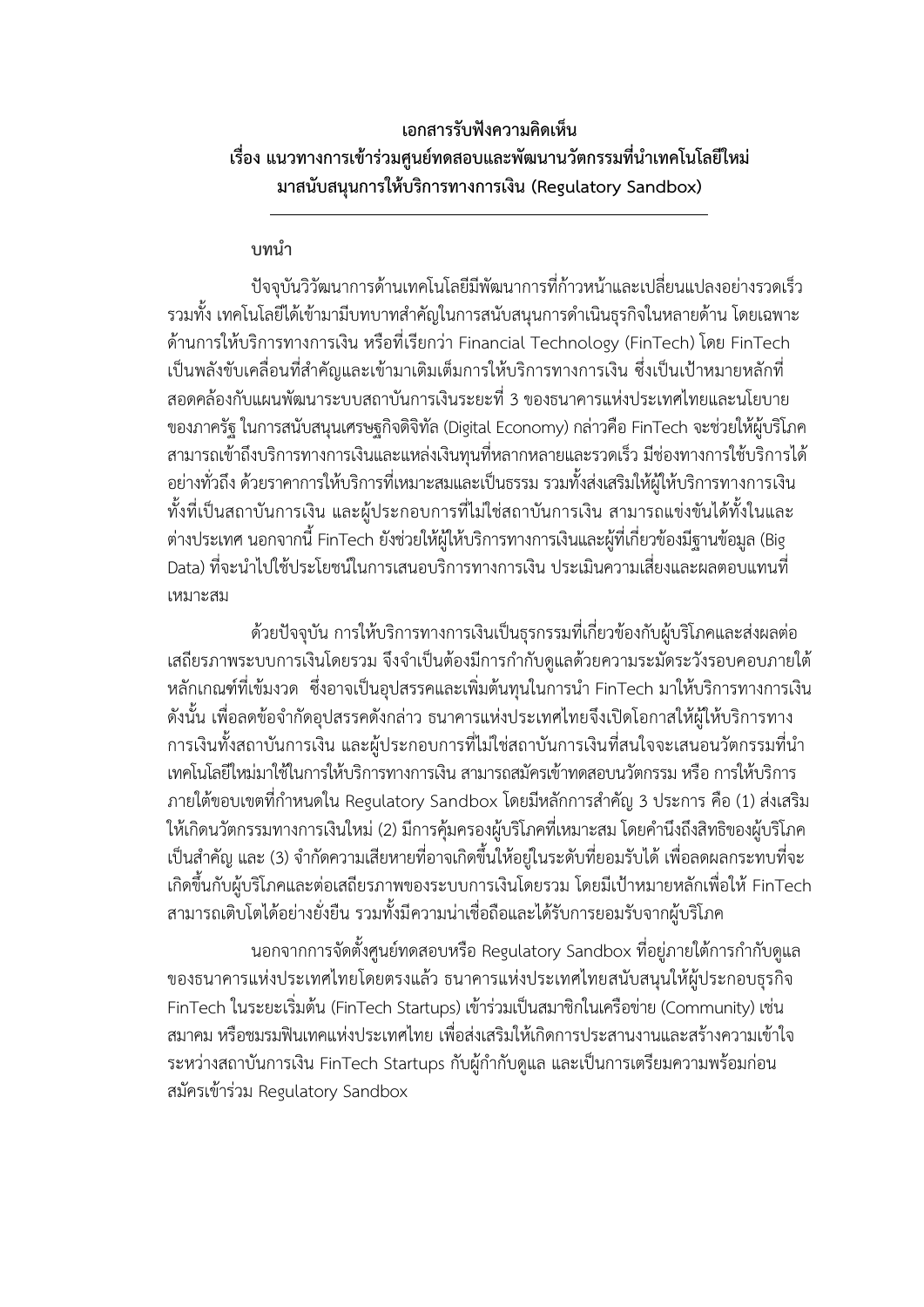- **1. แนวทางการเข้าร่วม Regulatory Sandbox**
	- **1.1 วัตถุประสงค์**

ธนาคารแห่งประเทศไทยจัดตั้งศูนย์ทดสอบเพื่อส่งเสริมให้ผู้สมัครที่สนใจ น าเทคโนโลยีมาใช้พัฒนา หรือ สร้างนวัตกรรมใหม่เพื่อสนับสนุนการให้บริการทางการเงิน หรือ เพื่อปรับปรุงกระบวนการทำงานของธุรกิจให้มีประสิทธิภาพดียิ่งขึ้น โดยผู้สมัครอาจยังไม่มั่นใจใน ผลิตภัณฑ์หรือ นวัตกรรมทางการเงินที่พัฒนาขึ้นใหม่มีความเหมาะสมหรือตรงตามความต้องการของ ผู้บริโภคอย่างแท้จริงหรือไม่ และการดำเนินการดังกล่าวจะสามารถปฏิบัติได้ตามกฎหมายหรือ หลักเกณฑ์การกำกับดูแลที่เกี่ยวข้องได้ครบถ้วนหรือไม่ ผู้สมัครจึงประสงค์จะขอทดสอบนวัตกรรม ้ ดังกล่าว ภายในพื้นที่ หรือ สภาพแวดล้อมที่จำกัด ดังนั้น ธนาคารแห่งประเทศไทยจึงนำหลักการของ Regulatory Sandbox มาใช้ โดยมีวัตถประสงค์สำคัญ ดังนี้

(1) ส่งเสริมให้เกิดการพัฒนานวัตกรรมเกี่ยวกับผลิตภัณฑ์และการให้บริการ ทางการเงิน เพื่อเพิ่มทางเลือกให้ผู้ใช้บริการ เพิ่มช่องทางการเข้าถึงบริการทางการเงินของประชาชน และลดต้นทุนการให้บริการทางการเงิน

(2) สนับสนุนให้เกิดการทดสอบเกี่ยวกับ FinTech มากขึ้นในสภาพแวดล้อม ่ ของการใช้งานจริง โดยให้บริการกับผู้บริโภคจริง เพื่อลดเวลาในการนำผลิตภัณฑ์เข้าสู่ตลาด และ เพิ่มโอกาสที่นวัตกรรมนั้น ๆ จะสามารถให้บริการได้ในวงกว้าง

(3) จ ากัดความเสี่ยงที่อาจเกิดขึ้นจากการน าเสนอนวัตกรรมใหม่ ๆ ต่อผู้บริโภค และระบบการเงินโดยรวม

(4) ส่งเสริมให้เกิดการเรียนรู้และแลกเปลี่ยนประสบการณ์ร่วมกันระหว่าง ผู้สมัคร และ ธนาคารแห่งประเทศไทย เพื่อนำไปพิจารณากำหนดนโยบายการกำกับดูแลที่เหมาะสม และไม่เป็นอุปสรรคต่อการพัฒนานวัตกรรมที่นำเทคโนโลยีใหม่มาใช้ต่อไป

**1.2 หลักการ**

การนำเสนอผลิตภัณฑ์หรือบริการทางการเงินใหม่ ที่ซับซ้อนหรือนำเทคโนโลยี ใหม่มาให้บริการแก่ผู้บริโภคในระยะเริ่มต้น ย่อมมีโอกาสที่อาจไม่ประสบความสำเร็จ ไม่ตรงตาม ความต้องการของผู้บริโภค หรือ เกิดความเสี่ยงหรือผลขาดทุนต่อผู้บริโภคและผู้ให้บริการทางการเงินได้ ธนาคารแห่งประเทศไทยจึงมีหลักเกณฑ์การพิจารณาอนุญาตผลิตภัณฑ์ในลักษณะดังกล่าวที่เข้มงวด รัดกุม ก่อนที่จะอนุญาตให้เสนอผลิตภัณฑ์ใหม่ในตลาดจริง ซึ่งแนวปฎิบัติดังกล่าวอาจเป็นอุปสรรค ต่อการพัฒนานวัตกรรมทางการเงินใหม่ ๆ ที่จะเกิดขึ้นในระบบการเงิน

ดังนั้น เพื่อสนับสนุนให้เกิดการพัฒนาด้านนวัตกรรม ธนาคารแห่งประเทศไทย ได้เปิดโอกาสให้ผู้ให้บริการทางการเงินที่สนใจ สามารถสมัครเข้าศูนย์ทดสอบ เพื่อเสนอนวัตกรรม ที่นำเทคโนโลยีใหม่มาสนับสนุนการให้บริการทางการเงินแก่ผู้บริโภคได้ ภายในสภาพแวดล้อมของการ ่ ประกอบธุรกิจจริงที่จำกัดขอบเขต กลุ่มเป้าหมายในการทดสอบ และช่วงเวลาที่จะทดสอบ เพื่อจำกัด ้ ความเสียหายที่อาจเกิดขึ้น โดยธนาคารแห่งประเทศไทยจะพิจารณาการกำกับดูแลที่เกี่ยวข้องให้ ยืดหยุ่นตามความเหมาะสมและความจำเป็นแล้วแต่กรณี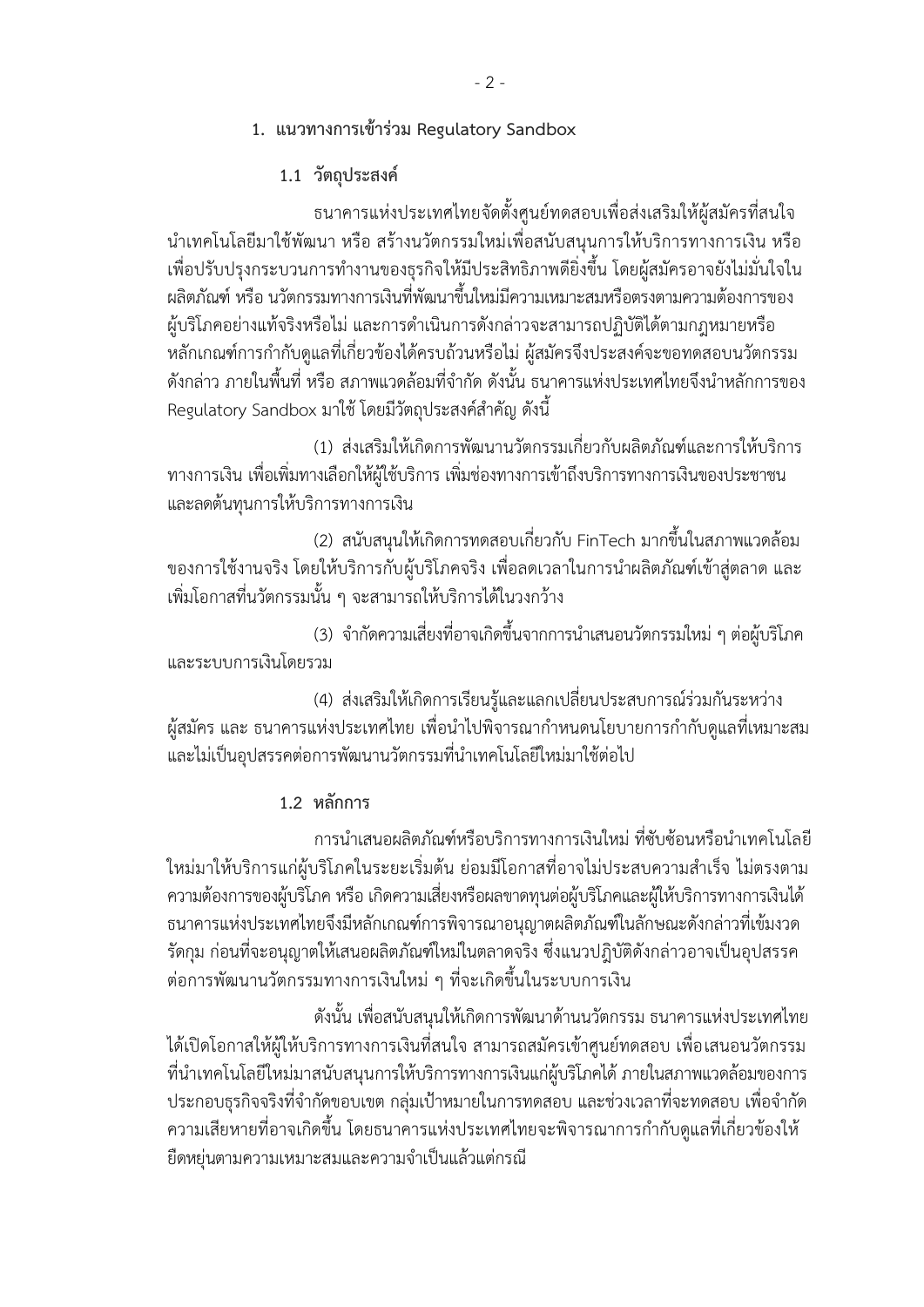้อย่างไรก็ดี ธนาคารแห่งประเทศไทยจะยังคงกำหนดให้ผ้สมัครต้องถือปฏิบัติ ตามหลักเกณฑ์ที่มีผลต่อการคุ้มครองสิทธิของผู้บริโภคเป็นอย่างน้อย ดังนี้

(1) ธรรมาภิบาล (Good Corporate Governance) ของกรรมการ ผู้บริหาร หรือพนักงานผู้มีอำนาจในการจัดการ (เอกสารแนบ 1)

(2) การรักษาข้อมูลและความลับของลูกค้า

(3) การจัดการดูแลเงินหรือสินทรัพย์ของลูกค้า

(4) การดูแลรักษาความปลอดภัยของระบบงานและข้อมูล (Security) ความถูกต้องเชื่อถือได้ของระบบงานและข้อมูล (Integrity) และความพร้อมใช้ของระบบงาน (Availability)

(5) การป้องกันการฟอกเงินและการสนับสนุนทางการเงินแก่การก่อการร้าย

**ค าถามที่ 1** : หลักการของ Regulatory Sandbox และหลักเกณฑ์อื่นของธนาคารแห่งประเทศไทย หรือหน่วยงานที่เกี่ยวข้องที่เห็นว่าอาจเป็นอุปสรรคในการนำเสนอนวัตกรรม Fintech

## **1.3 กลุ่มเป้าหมายของผู้สมัคร**

ผู้สมัครที่ต้องการนำเทคโนโลยีใหม่ ๆ มาใช้ในการพัฒนานวัตกรรม เพื่อให้บริการ ทางการเงิน หรือการปรับปรุงกระบวนการทำงานของธุรกิจ จะต้องมีคุณสมบัติครบถ้วน และผ่าน ึกระบวนการพิจารณาตามที่ธนาคารแห่งประเทศไทยกำหนด โดยผู้สมัครสามารถเป็นได้ทั้ง

(1) สถาบันการเงิน บริษัทในกลุ่มธุรกิจทางการเงินของสถาบันการเงิน หรือ -ผู้ประกอบธุรกิจที่ไม่ใช่สถาบันการเงินที่อยู่ภายใต้การกำกับของธนาคารแห่งประเทศไทย (Non-Bank) ในปัจจุบัน

(2) ผู้ประกอบธุรกิจที่เป็น FinTech Firms หรือ ผู้ที่มีความชำนาญด้าน เทคโนโลยี (Technology Firms) ที่ประสงค์จะเสนอผลิตภัณฑ์ นวัตกรรมหรือบริการทางการเงิน ี่ ที่เกี่ยวเนื่องหรือเกี่ยวกับธุรกรรมการกู้ยืมเงิน ธุรกรรมการชำระเงินและโอนเงิน หรือ ธุรกรรมทาง การเงินอื่นที่มีลักษณะคล้ายคลึงกันที่นำเทคโนโลยีใหม่มาใช้ ทั้งกรณีร่วมกับสถาบันการเงิน หรือ Non-Bank หรือสมัครเองโดยตรงก็ได้

**1.4 ประเภทของธุรกรรมทางการเงินและนวัตกรรมใน Regulatory Sandbox**

ประเภทของธุรกรรมทางการเงินและนวัตกรรมที่ผู้สมัครสามารถนำมาทดสอบ ใน Regulatory Sandbox ต้องเป็นธุรกรรมที่อยู่ในขอบเขตการกำกับดูแลของธนาคารแห่งประเทศไทย ได้แก่

(1) ธุรกรรมการกู้ยืมเงิน ไม่รวมถึงการกู้ยืมในลักษณะที่มีการออกตราสาร ตามพระราชบัญญัติหลักทรัพย์และตลาดหลักทรัพย์ พ.ศ. 2535 เช่น การเสนอขายตราสารหนี้ผ่าน ระบบอิเล็กทรอนิกส์(Debt Crowdfunding)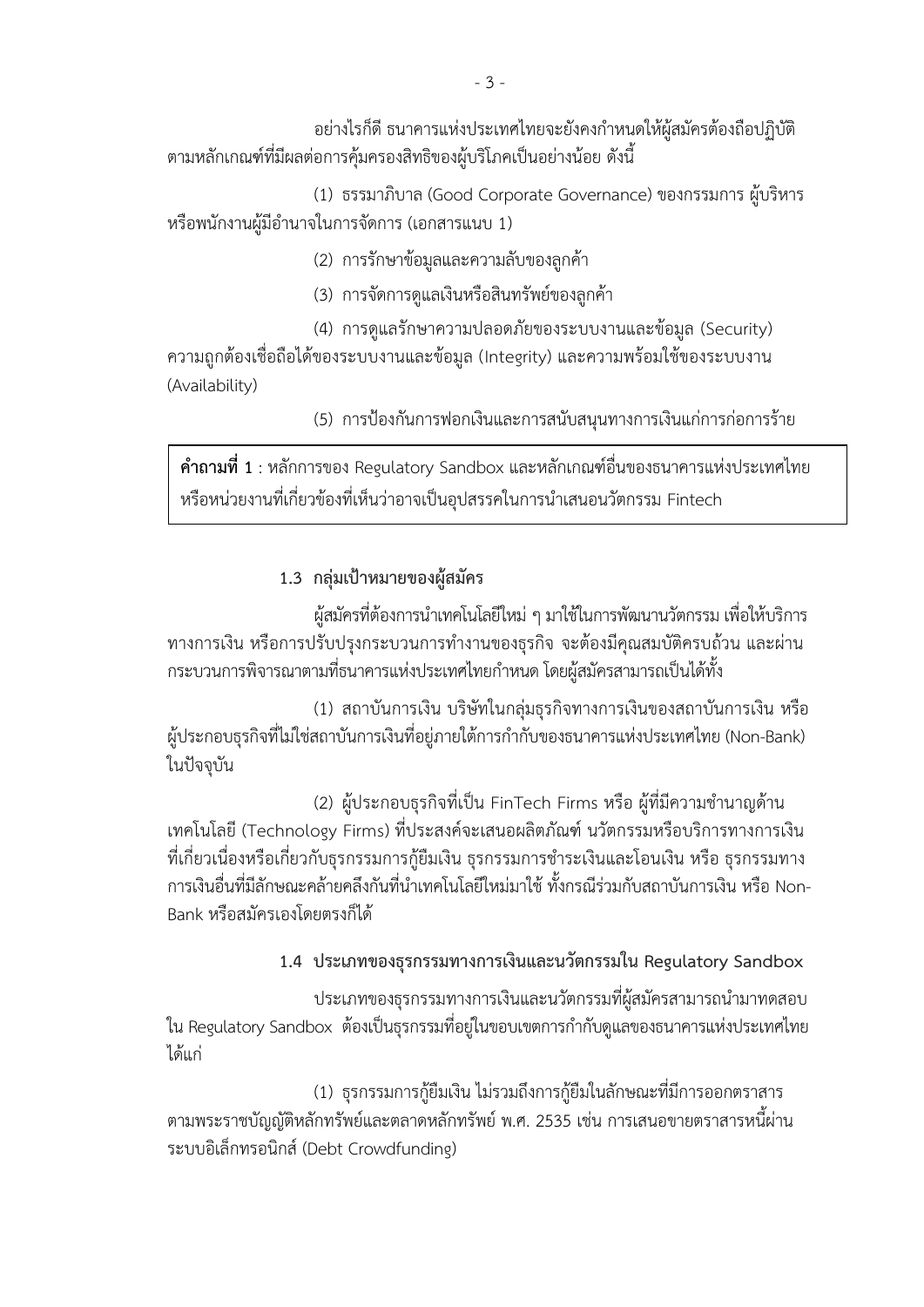(2) ธรกรรมการชำระเงินและโอนเงิน

(3) ธุรกรรมทางการเงินอื่นที่มีลักษณะคล้ายคลึงกัน หรือนวัตกรรมที่เกี่ยวเนื่อง หรือเกี่ยวกับธุรกรรมตามข้อ 1.4 (1) และ 1.4 (2)

**ค าถามที่ 2** : ความเหมาะสมของกลุ่มเป้าหมายของผู้สมัครและประเภทของธุรกรรมทางการเงินที่กล่าว มาข้างต้น โปรดแสดงความคิดเห็นและข้อเสนอแนะเพิ่มเติม พร้อมเหตุผลประกอบ

## **1.5 คุณสมบัติและหลักเกณฑ์ใน Regulatory Sandbox**

ผู้สมัครที่มีคุณสมบัติครบถ้วนสามารถยื่นใบสมัครต่อธนาคารแห่งประเทศไทย เพื่อขอเข้าร่วมใน Regulatory Sandbox โดยผู้สมัครจะเป็นผู้เสนอแผนการทดสอบ กระบวนการ ่ ขั้นตอน สภาพแวดล้อมที่จะทดสอบ เพื่อจำกัดความเสี่ยงที่อาจส่งผลกระทบต่อผู้บริโภค เช่น จำนวน ประเภท หรือ กลุ่มของผู้บริโภค และระยะเวลาการทดสอบใน Regulatory Sandboxตามความเหมาะสม ี และความจำเป็นของแต่ละธุรกรรม ซึ่งควรมีระยะเวลาไม่เกิน 1 ปี โดยธนาคารแห่งประเทศไทยอาจมี ความเห็นต่อแผนการทดสอบเพิ่มเติมได้

้ ทั้งนี้ กรรมการ ผู้บริหาร หรือพนักงานผู้มีอำนาจในการจัดการของผู้สมัคร ต้องมีธรรมาภิบาล และมีคุณสมบัติอย่างน้อยตามที่ธนาคารแห่งประเทศไทยกำหนด ตลอดการเข้าร่วม โครงการ ตาม**เอกสารแนบ 1**และหากธุรกรรมใดที่มีกฎหมายระบุว่า ต้องได้รับใบอนุญาตก่อนการ ประกอบธุรกิจ ผู้สมัครจะต้องปฏิบัติตามกฎหมายนั้น

## **1.5.1 คุณสมบัติ**

(1) ผลิตภัณฑ์หรือบริการทางการเงินตามข้อ 1.4 ที่ต้องการนำมา ทดสอบใน Regulatory Sandbox ต้องเป็นนวัตกรรมที่นำเทคโนโลยีใหม่มาใช้ ซึ่งเป็นนวัตกรรม ี่ที่ไม่เคยมี หรือ ไม่เหมือนกับผลิตภัณฑ์หรือบริการทางการเงิน ที่นำเสนออยู่แล้วในประเทศไทย

(2) ผลิตภัณฑ์หรือบริการทางการเงินที่ต้องการทดสอบ สามารถ น ามาช่วยแก้ไขปัญหาในการให้บริการทางการเงินในปัจจุบัน หรือ เป็นประโยชน์ต่อผู้บริโภคหรือ ระบบการเงินของประเทศไทย

(3) ผู้สมัครมีความจำเป็นต้องใช้ Regulatory Sandbox ในการ ิทดสอบนวัตกรรม และมีความประสงค์ต้องการนำนวัตกรรมนี้ มาเสนอให้ผู้บริโภคในประเทศไทย ใช้ในวงกว้างหลังจากผ่านการทดสอบใน Regulatory Sandbox แล้ว

(4) ผู้สมัครควรมีการศึกษาหรือมีผลงานการวิจัยที่แสดงถึงความเป็นไปได้ ของนวัตกรรมที่ต้องการทดสอบมาในระดับหนึ่งแล้ว รวมถึงการศึกษาทำความเข้าใจหลักเกณฑ์ การกำกับดูแลที่เกี่ยวข้องเพื่อนำเสนอข้อจำกัดหรืออุปสรรคของหลักเกณฑ์ดังกล่าวต่อ ธนาคารแห่ง ประเทศไทยในการพิจารณาให้ความยืดหยุ่น และต้องมีการศึกษาความเสี่ยงที่อาจเกิดขึ้นจาก การทดสอบนวัตกรรมนั้น โดยผู้สมัครอาจใช้ผลการประเมินจากบุคคลอื่นก็ได้

(5) ผู้สมัครต้องกำหนดกรอบและขอบเขตของการทดสอบ รวมทั้ง ้ ผลลัพธ์ที่คาดหวังจากการนำนวัตกรรมนั้นมาทดสอบ ให้ชัดเจน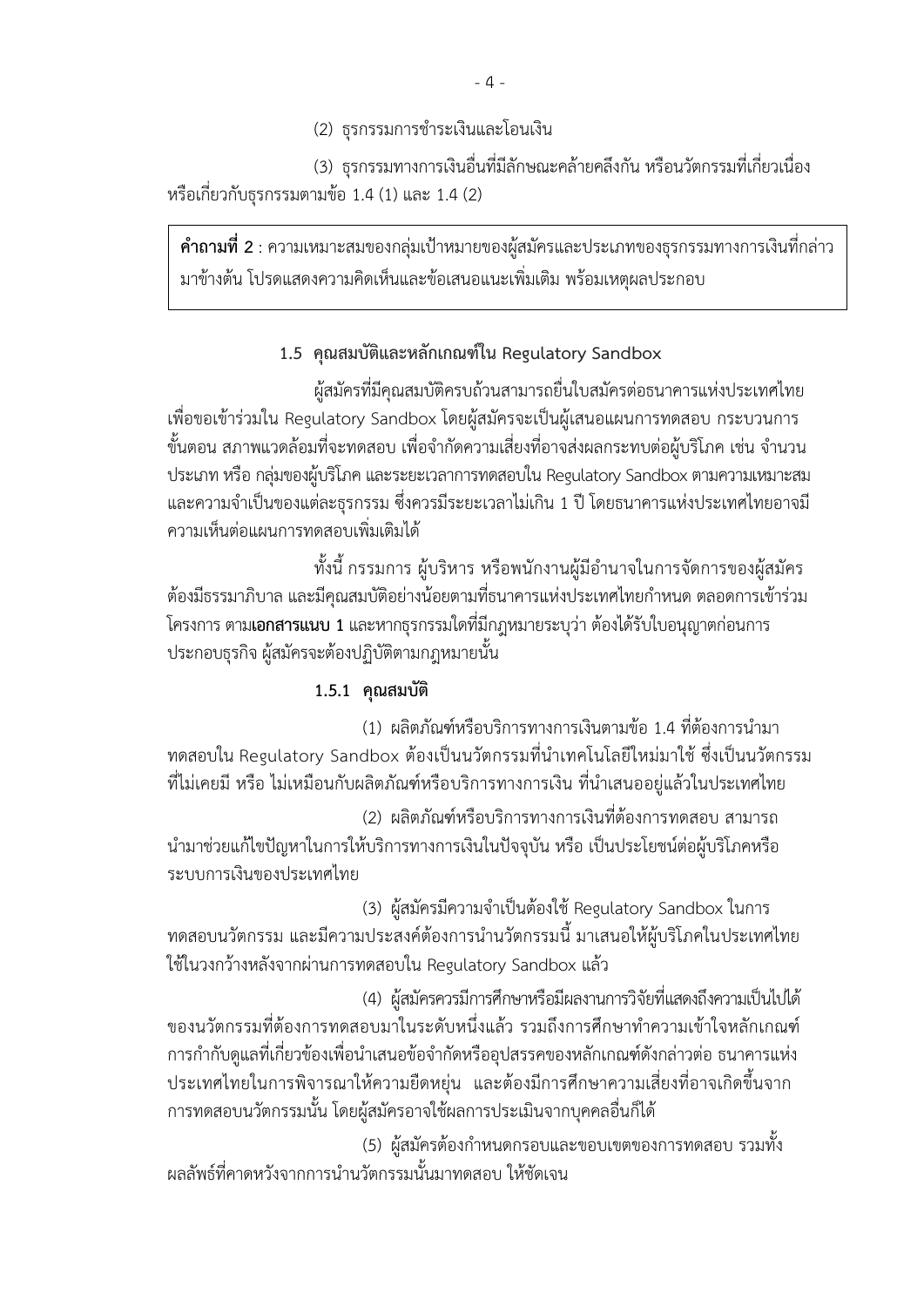(6) ผู้สมัครต้องเปิดเผยข้อมูลที่เพียงพอให้ผู้บริโภคเพื่อใช้ในการ พิจารณาตัดสินใจ และมีกระบวนการดูแลผู้บริโภคที่เหมาะสม รวมทั้งการรักษาความลับของผู้บริโภค

(7) ผู้สมัครต้องเป็นนิติบุคคลที่จดทะเบียนในประเทศไทย และมี ทรัพยากรด้านเงินทุนและบุคลากรที่มีความรู้ความสามารถและประสบการณ์อย่างเพียงพอเพื่อรองรับ การให้บริการหรือผลเสียหายที่อาจเกิดขึ้น

(8) ผู้สมัครมีแผนรองรับการออกจาก Regulatory Sandbox และ ้ แผนการในช่วงเปลี่ยนผ่านที่ชัดเจน ทั้งในกรณีที่สามารถนำเสนอผลิตภัณฑ์หรือให้บริการได้เป็นการ ทั่วไป และในกรณีที่ผู้สมัครต้องยุติการให้บริการ

**ค าถามที่ 3** : ความเหมาะสมของหลักเกณฑ์การพิจารณาการเข้าร่วม Regulatory Sandbox ของ ผู้สมัคร โปรดแสดงความคิดเห็นเพิ่มเติม โดยอาจเสนอแนะคุณสมบัติที่ควรพิจารณาเพิ่มเติมหรือตัด ทอนออก พร้อมเหตุผลประกอบ

## **1.5.2 การด าเนินการระหว่างอยู่ใน Regulatory Sandbox**

(1) ผู้สมัครต้องมีมาตรการดูแลคุ้มครองผู้บริโภค โดยคำนึงถึงสิทธิ ประโยชน์ของผู้บริโภค 4 สิทธิ คือ (1.1) ผู้บริโภคต้องได้รับข้อมูลที่ถูกต้อง ครบถ้วนเพียงพอใน การพิจารณาตัดสินใจ (1.2) ผู้บริโภคสามารถเลือกใช้บริการทางการเงินได้ตามความต้องการ (1.3) เมื่อผู้บริโภคประสบปัญหา หรือต้องการร้องเรียน ผู้สมัครต้องมีช่องทางรับเรื่องร้องเรียน และ ้มาตรการดำเนินการเพื่อบรรเทาหรือแก้ไขเรื่องร้องเรียนดังกล่าว และ (1.4) หากตรวจสอบพบว่า ไม่ใช่ความผิดของผู้บริโภค ผู้บริโภคสามารถได้รับค่าชดเชยพอสมควรแก่เหตุ

(2) ผู้สมัครต้องมีกระบวนการกำกับและควบคุมการดำเนินงาน ้ มีระบบการบริหารจัดการความเสี่ยงที่เพียงพอ ซึ่งครอบคลมถึงการบริหารจัดการความเสี่ยงด้าน เทคโนโลยีสารสนเทศ(IT Risk) และความเสี่ยงด้านภัยคุกคามทางไซเบอร์(Cyber Risk) รวมทั้งต้องมี กระบวนการการจัดการดูแลเงินและทรัพย์สินของลูกค้า ตลอดจนต้องรักษาข้อมูลและความลับของ ลูกค้า

(3) ผู้สมัครต้องเปิดเผยข้อมูลที่ถูกต้อง ครบถ้วน เพียงพอสอดคล้อง กับลักษณะของการให้บริการ รวมถึงการแจ้งให้ผู้บริโภคทราบว่าเป็นการทดสอบใน Regulatory Sandbox พร้อมทั้งชี้แจงข้อจำกัดและเงื่อนไขในการให้บริการระหว่างที่อยู่ในช่วงทดสอบ

(4) ผู้สมัครต้องมีมาตรการที่เพียงพอและเหมาะสมสำหรับการป้องกัน การฟอกเงินและการสนับสนุนทางการเงินแก่การก่อการร้าย

(5) ผู้สมัครต้องปฏิบัติตามกฎหมายอื่น ๆ ที่เกี่ยวข้อง

(6) ผู้สมัครต้องจัดส่งรายงานผลการทดสอบ ซึ่งรวมถึงตัวชี้วัด ข้อมูล ทางสถิติข้อมูลความเสี่ยง หรือข้อผิดพลาดที่เกิดขึ้นกับระบบงาน หรือ การเกิดทุจริต และข้อร้องเรียน ี่ที่ได้รับจากผู้บริโภค และมาตรการดำเนินการเพื่อจำกัดความเสี่ยง หรือ แก้ไขข้อผิดพลาดดังกล่าว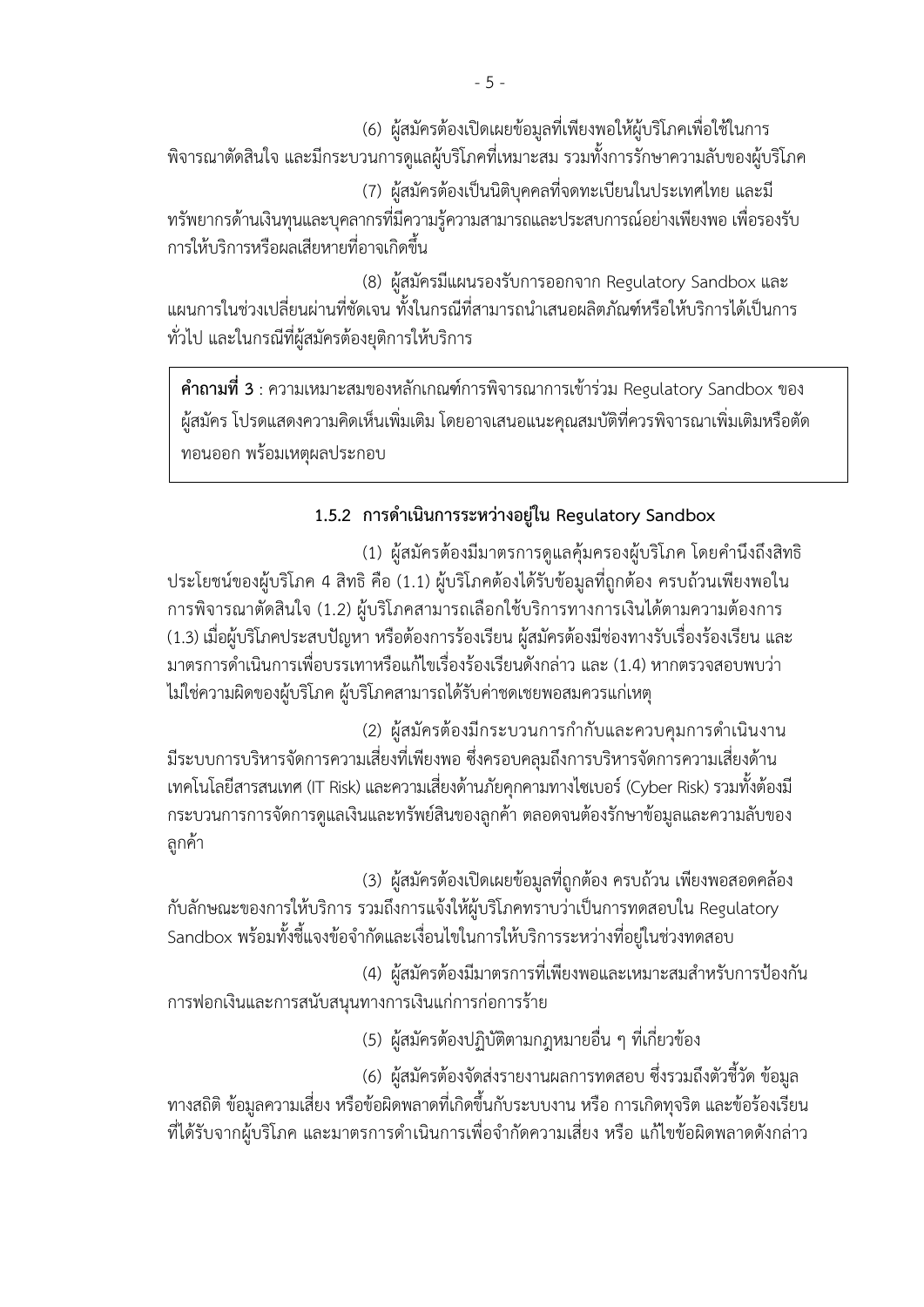ให้ธนาคารแห่งประเทศไทยทราบ ตามรูปแบบและระยะเวลา หรือความถี่ที่ตกลงร่วมกัน ทั้งในระหว่าง การทดสอบและหลังการทดสอบเสร็จสิ้น

**ค าถามที่ 4** : ความเหมาะสมของการด าเนินการระหว่างอยู่ใน Regulatory Sandbox ที่ผู้สมัครต้อง ปฏิบัติ โปรดแสดงความคิดเห็นเพิ่มเติม โดยอาจเสนอแนะสิ่งที่ควรพิจารณาเพิ่มเติมหรือควรตัดทอน ออก พร้อมเหตุผลประกอบ

## **1.5.3 การสิ้นสุดการทดสอบ**

เมื่อครบระยะเวลาการทดสอบตามที่ผู้สมัครระบุไว้ในแผนการทดสอบ ที่ตกลงร่วมกันกับธนาคารแห่งประเทศไทยแล้ว หลักเกณฑ์การกำกับดูแลที่ธนาคารแห่งประเทศไทย เคยพิจารณายืดหยุ่นให้ถือว่าสิ้นสุด เว้นแต่ ธนาคารประเทศไทยจะพิจารณาขยายระยะเวลา การทดสอบให้ต่อไป โดยผู้สมัครต้องยื่นขออนุญาตจากธนาคารแห่งประเทศไทยเป็นรายกรณี ้ ทั้งนี้ การยื่นคำขออนุญาตควรแจ้งล่วงหน้าต่อธนาคารแห่งประเทศไทยไม่น้อยกว่า 30 วัน ก่อนถึง ้วันครบกำหนดระยะเวลาของ Regulatory Sandbox พร้อมชี้แจงเหตุผล และระยะเวลาที่ต้องการ ขอผ่อนผัน

**1.5.4 การออกจาก Regulatory Sandbox** ผู้สมัครจะออกจาก Regulatory Sandbox ได้ ดังนี้

## **กรณีที่ 1: ผู้สมัครประสบความส าเร็จ และพร้อมให้บริการใน**

**วงกว้างในประเทศไทย** ก็ต่อเมื่อผู้สมัครสามารถปฏิบัติได้ตามเงื่อนไขทั้ง 2 ข้อ ต่อไปนี้

ี (1) ผลลัพธ์จากการทดสอบเป็นไปตามเป้าหมายที่กำหนดไว้ใน แผนการทดสอบที่เสนอต่อธนาคารแห่งประเทศไทย และ

(2) ผู้สมัครสามารถปฏิบัติตามหลักเกณฑ์การกำกับดูแลของธนาคาร แห่งประเทศไทยได้ตามปกติ

้ ทั้งนี้ ผู้สมัครจะต้องยื่นขออนุญาตเสนอการให้บริการหรือนำเสนอ ผลิตภัณฑ์ที่ได้ผ่านการทดสอบดังกล่าว ต่อธนาคารแห่งประเทศไทย ตามกรอบกฎหมายกำหนด

## **กรณีที่ 2 : ผู้สมัครไม่ประสบความส าเร็จในการทดสอบ และต้องยุติ**

**การให้บริการ** เมื่อ

(1) ผลลัพธ์จากการทดสอบไม่เป็นไปตามเป้าหมายที่กำหนดไว้ใน แผนการทดสอบที่เสนอต่อธนาคารแห่งประเทศไทย หรือ

(2) ผู้สมัครพบข้อบกพร่องจากผลิตภัณฑ์หรือกระบวนการดำเนินงาน และไม่สามารถปรับปรุงได้ หรือ

(3) ผู้สมัครไม่ปฏิบัติตามเงื่อนไขที่ตกลงร่วมกันกับธนาคารแห่งประเทศไทย ในระหว่างการอยู่ใน Regulatory Sandbox หรือ

(4) ผู้สมัครแจ้งความจำนงที่จะออกจาก Regulatory Sandbox เอง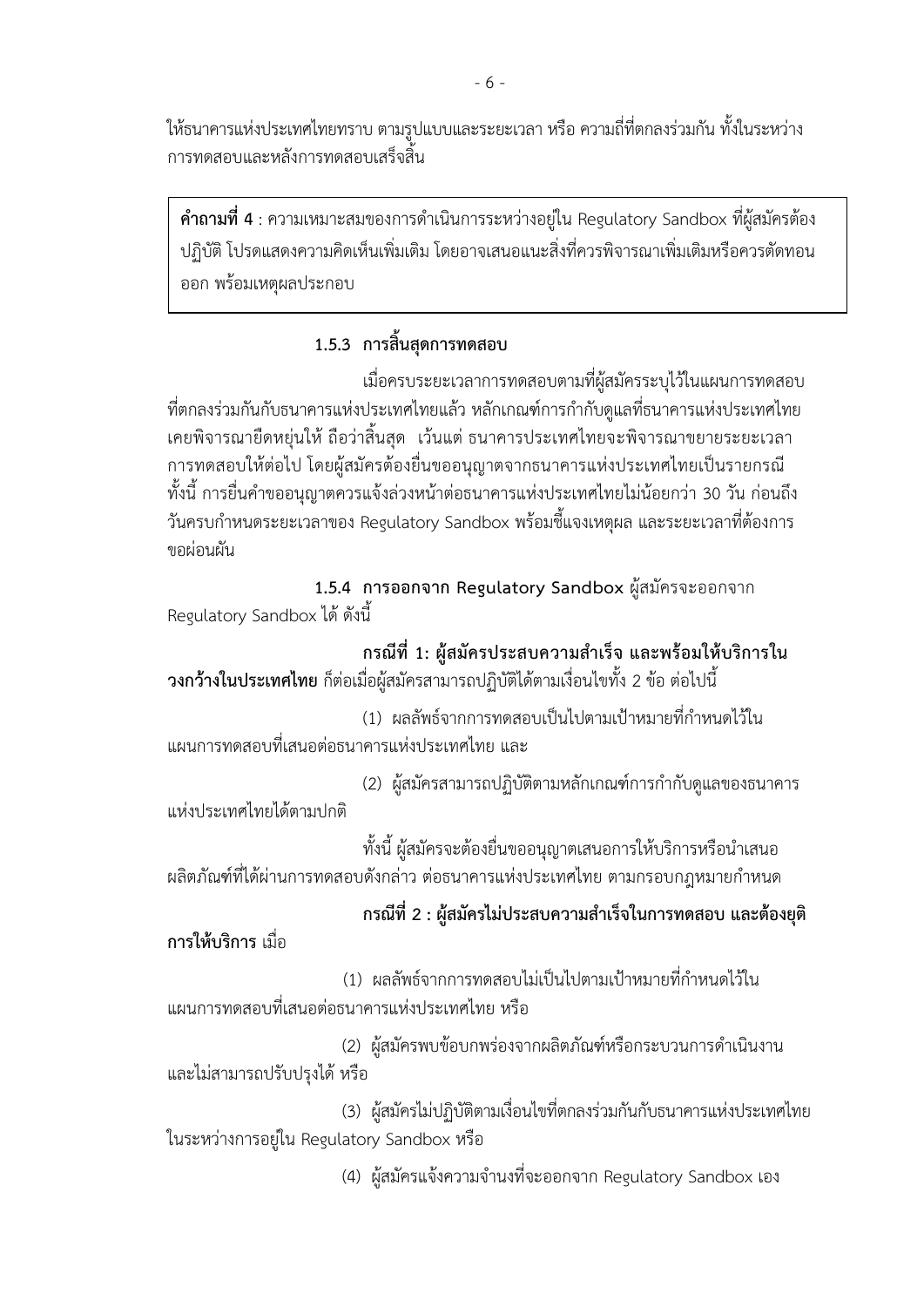ทั้งนี้ ธนาคารแห่งประเทศไทยขอสงวนสิทธิในการให้ผู้สมัครสิ้นสุด การทดสอบใน Regulatory Sandbox ก่อนระยะเวลาที่ได้ตกลงร่วมกัน หากเห็นว่านวัตกรรมดังกล่าว มีผลกระทบต่อสิทธิประโยชน์ของลูกค้า หรือ อาจส่งผลกระทบให้เกิดความเสียหายต่อระบบการเงิน ในวงกว้าง

## **1.5.5 แนวทางด าเนินการเมื่อผู้สมัครต้องยุติการทดสอบ**

เมื่อต้องยุติการทดสอบใน Regulatory Sandbox ผู้สมัครต้อง

ด าเนินการ ดังนี้

(1) หยุดการนำเสนอหรือให้บริการทางการเงินแก่ลูกค้ารายใหม่ และ ่ หยุดการให้บริการเพิ่มเติมแก่ลูกค้ารายเดิมนอกเหนือจากที่ได้กำหนดไว้ในสัญญาเดิม

(2) แจ้งให้ลูกค้าทราบก่อนที่ผู้สมัครจะยุติการให้บริการ และต้อง ค านึงถึงสิทธิของผู้บริโภค 4 ข้อข้างต้น ตลอดจนต้องปฏิบัติตามแผนรองรับที่ได้เสนอไว้กับธนาคาร แห่งประเทศไทย

(3) รายงานผลการดำเนินการตามข้อ 1.5.5 (1) -1.5.5 (2) ให้ธนาคาร แห่งประเทศไทยทราบภายใน 30 วันนับจากวันที่ผู้สมัครยุติการทดสอบ เช่น ปริมาณธุรกรรมคงเหลือ จ านวนเงินที่ชดเชยความเสียหายให้แก่ผู้บริโภค (ถ้ามี)

**คำถามที่ 5** : ความเหมาะสมของการสิ้นสุดการทดสอบ และแนวทางการดำเนินการเมื่อออกจาก Regulatory Sandbox โปรดแสดงความคิดเห็นและข้อเสนอแนะเพิ่มเติม พร้อมเหตุผลประกอบ

## **1.6 ขั้นตอนการสมัครและกรอบระยะเวลาการพิจารณา**

ผู้สมัครที่มีความพร้อม และ มีคุณสมบัติครบถ้วนตามข้อ 1.5.1 สามารถยื่น ใบสมัครและเอกสารประกอบที่มีรายละเอียดครบถ้วน **ตามเอกสารแนบ 2** มายังธนาคารแห่งประเทศไทย โดยธนาคารแห่งประเทศไทย จะแจ้งผลการพิจารณาให้ผู้สมัครเข้าร่วม Regulatory Sandbox ภายใน 60 วัน นับแต่วันที่ธนาคารแห่งประเทศไทยได้รับใบสมัครและเอกสารที่เกี่ยวข้องครบถ้วน ์ ตามที่กำหนด

**ค าถามที่ 6** : ความเหมาะสมของขั้นตอนการสมัคร โปรดแสดงความคิดเห็นและข้อเสนอแนะ เพิ่มเติม พร้อมเหตุผลประกอบ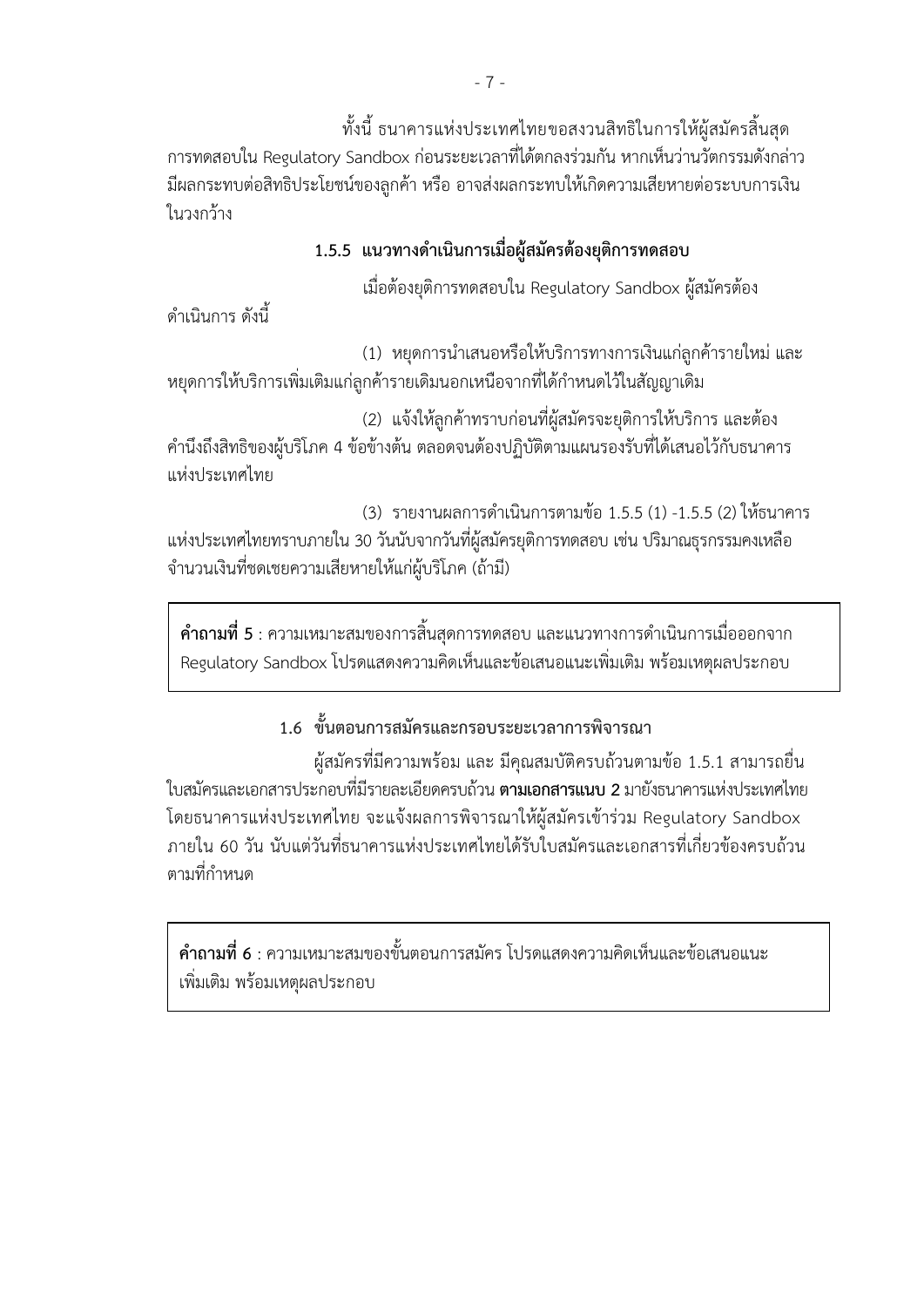**2. แนวทางการสนับสนุน FinTech Startup ผ่าน Community**

ธนาคารแห่งประเทศไทยสนันสนุนให้FinTech Startups ในระยะเริ่มต้นที่อาจ ้ต้องการประสบการณ์และการสนับสนุนเกี่ยวกับความรู้ด้านหลักเกณฑ์การกำกับดูแลเพิ่มเติม รวมทั้ง การสนับสนุนด้านแหล่งเงินทุน และต้องการระยะเวลาในการเตรียมความพร้อมก่อนขอรับใบอนุญาต หรือก่อนสมัครเข้า Regulatory Sandbox เข้าร่วมเป็นสมาชิกของ Community เช่น สมาคม หรือ ชมรมฟินเทคแห่งประเทศไทย ที่จัดตั้งขึ้นเพื่อให้เกิดความร่วมมือระหว่างผู้ให้บริการทางการเงิน ี หน่วยงานทั้งภาครัฐและเอกชน เช่น ผู้บ่มเพาะ ผู้ให้บริการด้านการเงิน และผู้กำกับดูแลที่ เกี่ยวข้องต่าง ๆ โดยธนาคารแห่งประเทศไทยพร้อมที่จะให้การสนับสนุนและให้คำปรึกษาเกี่ยวกับ ิหลักเกณฑ์การกำกับดูแลที่เกี่ยวข้องและประสานงานระหว่างหน่วยงานต่าง ๆ เพื่อสร้างความรู้ความ เข้าใจระหว่างผู้กำกับดูแลและผู้ให้บริการทางการเงิน ซึ่งรวมทั้ง FinTech Firms

**ค าถามที่7**: โปรดเสนอแนะความเห็นแนวทางการสนันสนุน FinTech Firms ในรูปแบบการเข้าร่วม เป็นสมาชิก Community ที่ควรดำเนินการเพิ่มเติม พร้อมเหตุผลประกอบ

## **3. การด าเนินการต่อไป**

ธนาคารแห่งประเทศไทยจะเผยแพร่เอกสารรับฟังความคิดเห็น เรื่อง แนวทางการเข้า ร่วมศูนย์ทดสอบและพัฒนานวัตกรรมที่นำเทคโนโลยีใหม่มาสนับสนุนการให้บริการทางการเงิน ผ่าน Website [www.bot.or.th](http://www.bot.or.th/) โดยจะเปิดรับฟังความเห็นจนถึงวันที่ 15 ตุลาคม 2559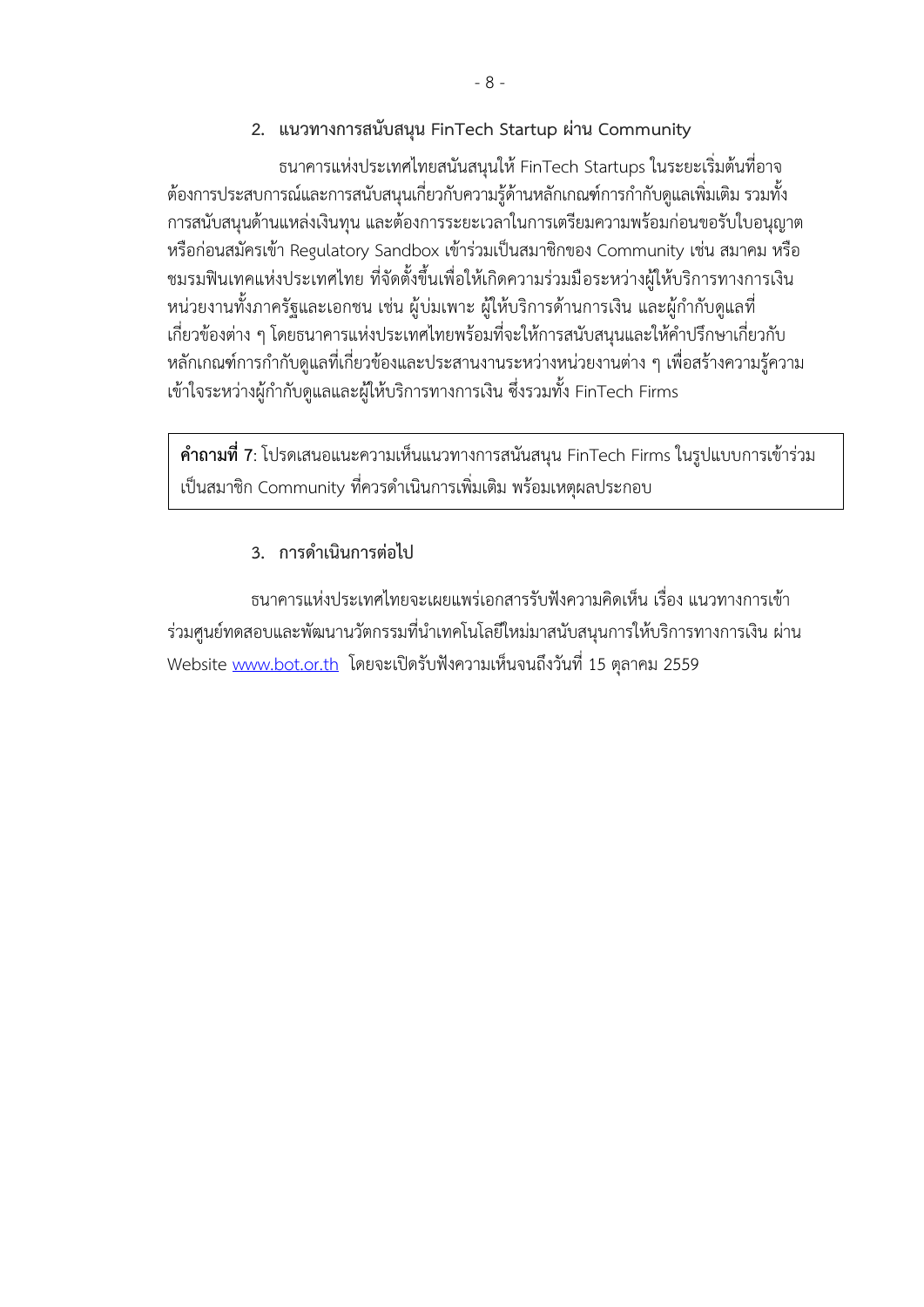## **เอกสารแนบ 1**

## **คุณสมบัติกรรมการ ผู้จัดการ หรือพนักงานผู้มีอ านาจในการจัดการ**

กรรมการ ผู้จัดการหรือพนักงานผู้มีอำนาจในการจัดการของผู้สมัครที่ประสงค์จะเข้าร่วม ้ศูนย์ทดสอบ หรือ Regulatory Sandbox ต้องมีคุณสมบัติตามที่ธนาคารแห่งประเทศไทยกำหนด ดังนี้

## **1. ด้านความซื่อสัตย์ สุจริต**

(1) มีการปฏิบัติหน้าที่ด้วยความซื่อสัตย์สุจริต

(2) ไม่เลือกปฏิบัติ ไม่เอารัดเอาเปรียบผู้บริโภค ไม่เข้าไปร่วมหรือเกี่ยวข้องในการ ตัดสินใจในธุรกรรมหรือกิจกรรมที่ตนมีส่วนได้เสีย เพื่อไม่ให้เกิดความขัดแย้งทางผลประโยชน์ (Conflict of Interest)

(3) ไม่มีหรือไม่เคยมีส่วนร่วมในการประกอบธุรกิจหรือดำเนินการผิดกฎหมาย หรือเป็น การหลอกลวงผู้อื่นหรือประชาชน

(4) ไม่เคยได้รับโทษจำคุก โดยคำพิพากษาถึงที่สุดให้จำคุกในความผิดเกี่ยวกับทรัพย์ที่ กระท าโดยทุจริต

(5) ไม่เคยถูกธนาคารแห่งประเทศไทย สำนักงานกำกับหลักทรัพย์และตลาดหลักทรัพย์ หรือหน่วยงานอื่นของรัฐทั้งในและต่างประเทศกล่าวโทษ ร้องทุกข์ หรือกำลังถูกดำเนินคดี ในความผิด ฐานฉ้อโกง หรือทุจริตทางการเงิน

(6) ไม่เคยเป็นกรรมการ ผู้จัดการหรือพนักงานผู้มีอำนาจจัดการของกิจการที่ถูกเพิกถอน ใบอนุญาต

(7) ไม่เคยดำเนินการผิดกฎหมายเกี่ยวกับการป้องกันการฟอกเงิน และการสนับสนุนทาง การเงินแก่การก่อการร้าย

## **2. ด้านความรู้ ความสามารถ และประสบการณ์**

(1) ทุ่มเท มีความสามารถและประสิทธิภาพในการตัดสินใจ โดยพึงมีข้อมูลที่เพียงพอเพื่อ ประกอบการตัดสินใจที่สมเหตุสมผลในเชิงธุรกิจ

(2) ไม่เคยมีพฤติกรรมที่ก่อให้เกิดข้อสงสัยในความเหมาะสม ความสามารถ และ ประสิทธิภาพในการตัดสินใจของกรรมการและ/หรือผู้บริหาร

## **3. ด้านสถานะทางการเงิน**

ไม่เคยเป็นบุคคลล้มละลายหรือพ้นจากการเป็นบุคคลล้มละลายมาแล้วมากกว่า 5 ปี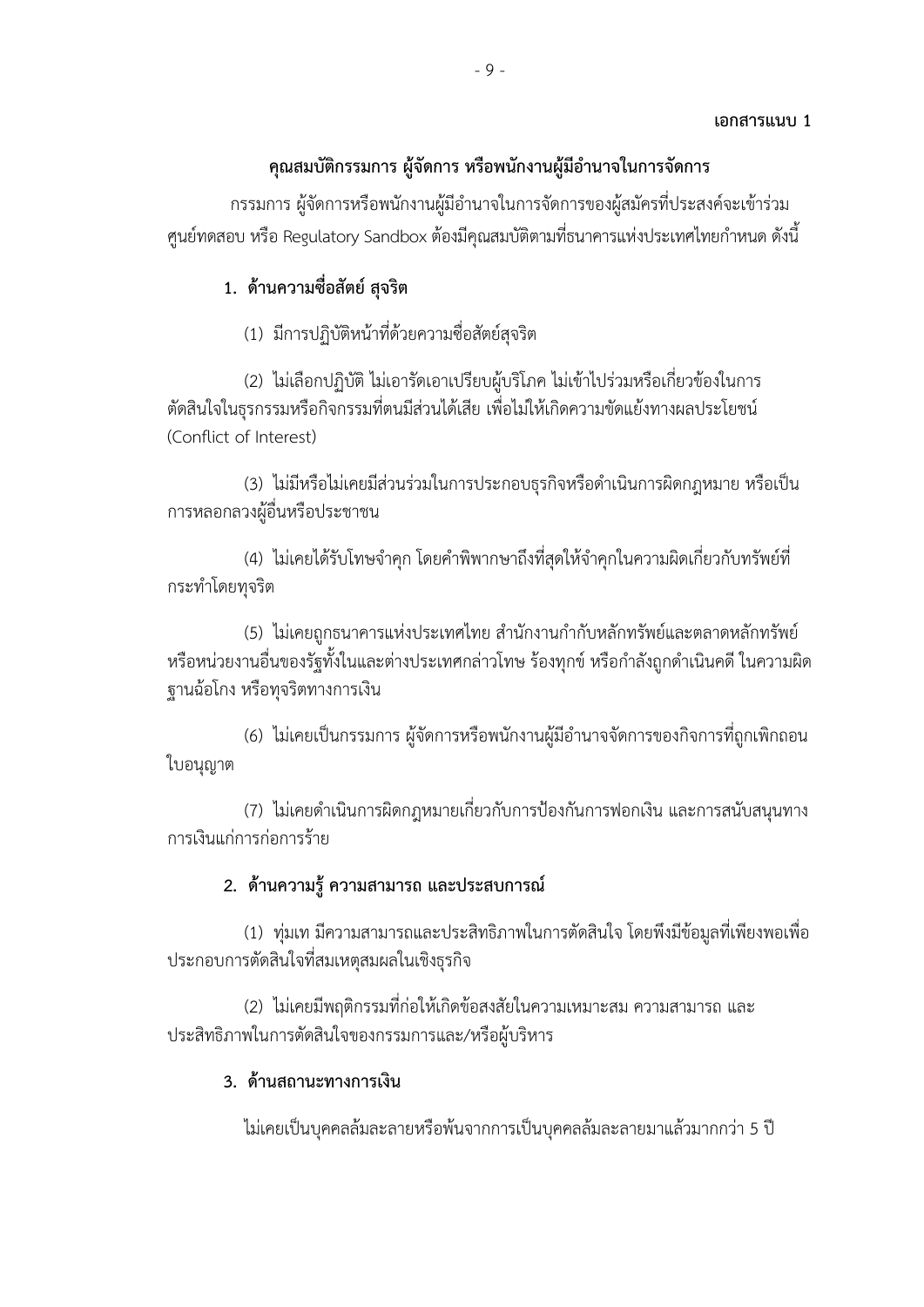### **เอกสารแนบ 2**

## **ใบสมัครเข้าร่วมใน Regulatory Sandbox**

วันที่**………**เดือน**…………….**พ.ศ...........

| รายละเอียดของผู้สมัคร                                                                                                                                                                                                                                                          |  |  |
|--------------------------------------------------------------------------------------------------------------------------------------------------------------------------------------------------------------------------------------------------------------------------------|--|--|
| รายละเอียดเกี่ยวกับผู้สมัคร                                                                                                                                                                                                                                                    |  |  |
| $\Box$ สถาบันการเงิน<br>$\Box$ บริษัทในกลุ่มธุรกิจทางการเงิน<br>$\Box$ ผู้ประกอบธุรกิจที่ไม่ใช่สถาบันการเงินที่อยู่ภายใต้การกำกับของธนาคารแห่งประเทศไทย<br>$\mathsf{\mathsf{J}}$ FinTech Firm<br>$\Box$ อื่น ๆ (เช่น ผู้ที่มีความชำนาญด้านเทคโนโลยี (Technology firm) โปรดระบุ |  |  |
| ชื่อบริษัท / นิติบุคคล                                                                                                                                                                                                                                                         |  |  |
| ชื่อ-นามสกุล ของผู้มีอำนาจในการจัดการ (เช่น กรรมการผู้จัดการ)                                                                                                                                                                                                                  |  |  |
| ที่อยู่                                                                                                                                                                                                                                                                        |  |  |
| หมายเลขโทรศัพท์                                                                                                                                                                                                                                                                |  |  |
| E-mail                                                                                                                                                                                                                                                                         |  |  |
| Website URL                                                                                                                                                                                                                                                                    |  |  |
| ประเภทธุรกิจหลักของบริษัท / นิติบุคคล                                                                                                                                                                                                                                          |  |  |
| ประสบการณ์ในการทำธุรกิจที่เกี่ยวข้องกับธุรกรรมทางการเงิน                                                                                                                                                                                                                       |  |  |
| ประสบการณ์ในการพัฒนานวัตกรรมที่นำเทคโนโลยีมาสนับสนุน<br>การให้บริการทางการเงิน                                                                                                                                                                                                 |  |  |
| ประสบการณ์อื่นที่เกี่ยวข้อง เช่น                                                                                                                                                                                                                                               |  |  |
| - การเข้าโครงการ Accelator, Incubator                                                                                                                                                                                                                                          |  |  |
| - การเข้า Pitching ในงาน Event ต่างๆ                                                                                                                                                                                                                                           |  |  |
| - การรับรางวัล โปรดระบุ                                                                                                                                                                                                                                                        |  |  |
| สมาชิกในเครือข่าย เช่น สมาคม หรือชมรมฟินเทคแห่งประเทศไทย                                                                                                                                                                                                                       |  |  |
| ชื่อผู้ถือหุ้นรายใหญ่ และสัดส่วนการถือหุ้น                                                                                                                                                                                                                                     |  |  |
| ที่มาแหล่งเงินทุนที่จะนำมาใช้ในการทดสอบ                                                                                                                                                                                                                                        |  |  |
| ชื่อผู้ประสานงาน / โทรศัพท์                                                                                                                                                                                                                                                    |  |  |
| ข้อมูลอื่นที่จำเป็น (ถ้ามี)                                                                                                                                                                                                                                                    |  |  |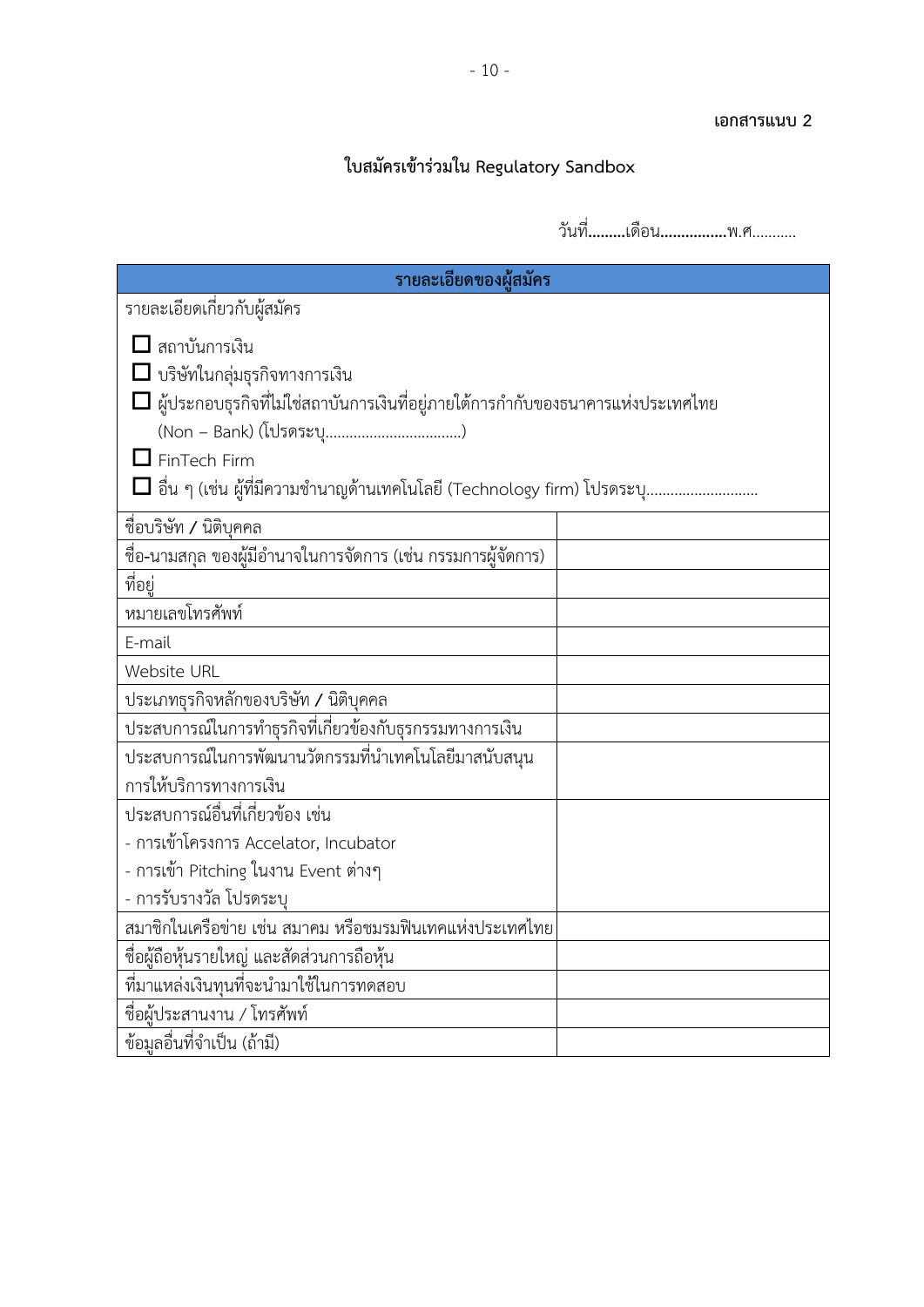| รายละเอียดของนวัตกรรรมที่จะขอเข้าทดสอบ                                                          |                                                                                                 |  |
|-------------------------------------------------------------------------------------------------|-------------------------------------------------------------------------------------------------|--|
| กรุณากรอกข้อมูลเกี่ยวกับนวัตกรรมที่จะขอเข้าทดสอบใน Regulatory Sandbox พร้อมเอกสารประกอบ (ถ้ามี) |                                                                                                 |  |
| 1.                                                                                              | ชื่อของนวัตกรรรม                                                                                |  |
| 2.                                                                                              | ประเภทธุรกรรม เช่น การกู้ยืม การชำระเงิน หรือการโอนเงิน                                         |  |
| 3.                                                                                              | รายละเอียดและลักษณะของนวัตกรรรม                                                                 |  |
|                                                                                                 | พร้อมเปรียบเทียบความเหมือนและความแตกต่างกับ                                                     |  |
|                                                                                                 | ผลิตภัณฑ์หรือบริการที่มีอยู่แล้ว                                                                |  |
| 4.                                                                                              | รายละเอียดการร่วมมือกับสถาบันการเงิน หรือ Non-Bank (ถ้ามี)                                      |  |
| 5.                                                                                              | เทคโนโลยีที่นำมาใช้                                                                             |  |
|                                                                                                 | พร้อมเปรียบเทียบความเหมือนและความแตกต่างกับ                                                     |  |
|                                                                                                 | เทคโนโลยีที่ใช้อยู่ในปัจจุบัน                                                                   |  |
|                                                                                                 | 6. ประโยชน์ที่จะได้รับ                                                                          |  |
|                                                                                                 | 6.1 ประโยชน์ต่อผู้ให้บริการ                                                                     |  |
|                                                                                                 | 6.2 ประโยชน์ต่อผู้บริโภค                                                                        |  |
|                                                                                                 | 6.3 ประโยชน์ต่อระบบการเงิน หรือต่อประเทศ                                                        |  |
| 7.                                                                                              | เหตุผลและความจำเป็นในการเข้าร่วม Regulatory Sandbox                                             |  |
| 8.                                                                                              | เช่น ต้องการผ่อนผันหลักเกณฑ์การกำกับดูแลบางเรื่อง<br>ผลการทดสอบนวัตกรรมที่ผ่านมา หรือผลการวิจัย |  |
|                                                                                                 | หรือการประเมินของบุคคลอื่น                                                                      |  |
| 9.                                                                                              | ขอบเขตการทดสอบ เช่น                                                                             |  |
|                                                                                                 | 9.1 กลุ่มลูกค้าเป้าหมาย                                                                         |  |
|                                                                                                 | (ประเภทลูกค้า หรือจำนวนลูกค้าที่เกี่ยวข้อง)                                                     |  |
|                                                                                                 | 9.2 ปริมาณธุรกรรม (จำนวนธุรกรรม หรือจำนวนเงิน)                                                  |  |
|                                                                                                 | 9.3 ช่วงระยะเวลาทดสอบใน Regulatory Sandbox                                                      |  |
|                                                                                                 | (วันที่เริ่ม – วันสิ้นสุดการทดสอบ)                                                              |  |
|                                                                                                 | 9.4 อื่น ๆ                                                                                      |  |
|                                                                                                 | 10. กระบวนการควบคุมภายในหรือระบบการควบคุมเพื่อให้                                               |  |
|                                                                                                 | ปฏิบัติได้ตามขอบเขตการทดสอบที่กำหนดไว้                                                          |  |
|                                                                                                 | 11. ผลลัพธ์หรือเป้าหมายของการทดสอบและตัวชี้วัด                                                  |  |
|                                                                                                 | 12. ระบุความเสี่ยงที่อาจเกิดขึ้นและแนวทางบริหารความเสี่ยง                                       |  |
|                                                                                                 | 13. มาตรฐานระบบบริหารความมั่นคงปลอดภัยสารสนเทศ                                                  |  |
|                                                                                                 | (Information Security Management Systems)                                                       |  |
|                                                                                                 | 14. มาตรการคุ้มครองผู้บริโภค                                                                    |  |
|                                                                                                 | 14.1 การเปิดเผยข้อมูล ช่องทางสื่อสารและรับเรื่องร้องเรียน                                       |  |
|                                                                                                 | และการชดเชยความเสียหาย                                                                          |  |
|                                                                                                 | 14.2 กระบวนการรักษาข้อมูลและความลับของลูกค้า                                                    |  |
|                                                                                                 | 15. แผนกลยุทธ์ หรือ Roadmap สำหรับการให้บริการในวงกว้าง                                         |  |
|                                                                                                 | ภายหลังออกจาก Regulatory Sandbox                                                                |  |
|                                                                                                 | 16. แผนการรองรับการออกจาก Regulatory Sandbox และ                                                |  |
|                                                                                                 | แผนการในช่วงเปลี่ยนผ่าน (Exit and Transition Plan)                                              |  |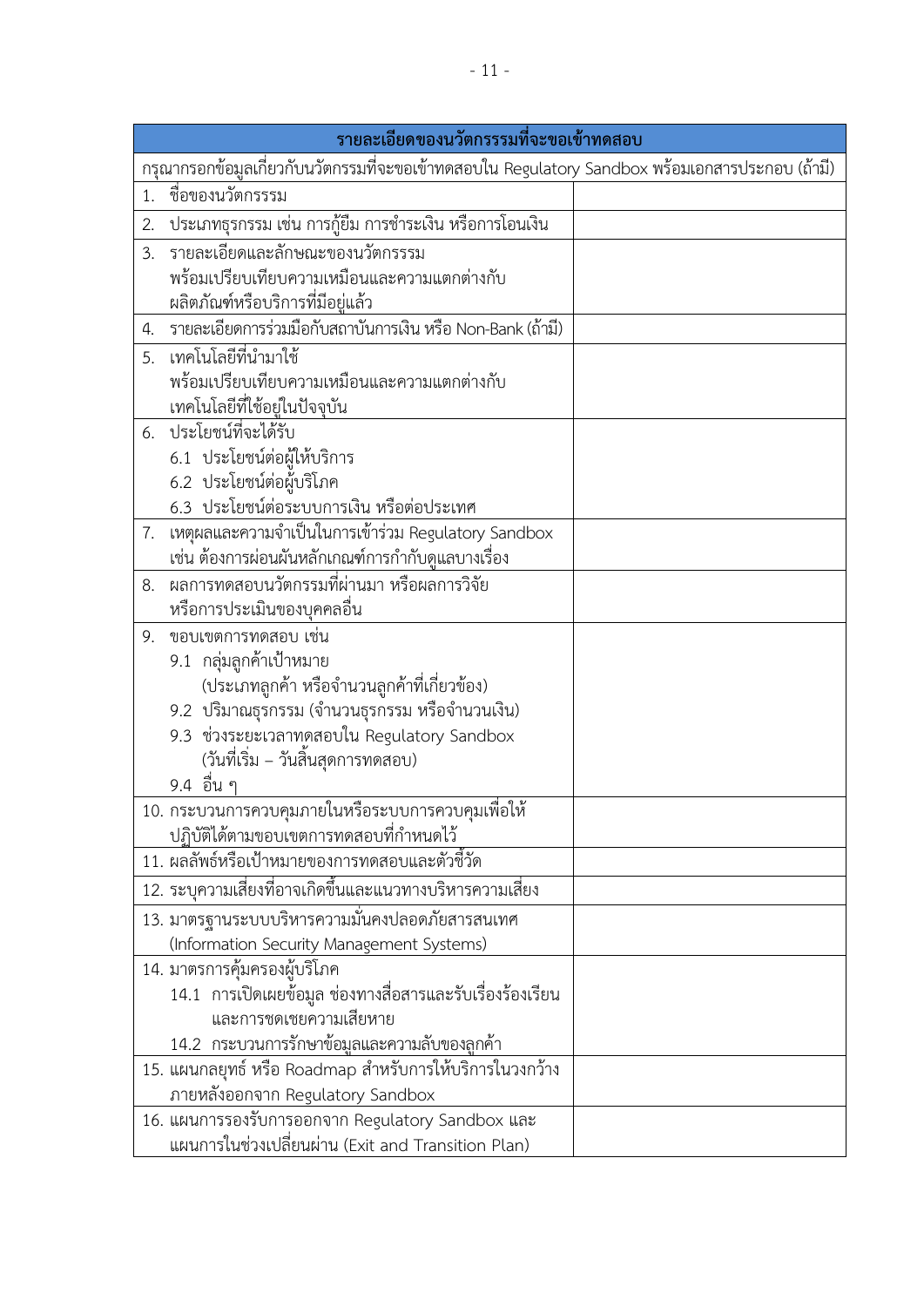| ้หลักเกณฑ์ที่เกี่ยวข้อง และสิ่งที่อยากขอความช่วยเหลือจากธนาคารแห่งประเทศไทย |                                                          |  |
|-----------------------------------------------------------------------------|----------------------------------------------------------|--|
|                                                                             | หลักเกณฑ์ของธนาคารแห่งประเทศไทยที่ต้องการขอผ่อนผัน พร้อม |  |
|                                                                             | ระบุเหตุผล                                               |  |
|                                                                             | การสนับสนุนในด้านอื่น ๆ จากธนาคารแห่งประเทศไทย           |  |
| ข้อเสนอแนะ หรือข้อสังเกตเพิ่มเติม                                           |                                                          |  |
|                                                                             |                                                          |  |
|                                                                             |                                                          |  |
|                                                                             |                                                          |  |

## **เอกสารประกอบการสมัครเข้าร่วม Regulatory Sandbox เฉพาะผู้สมัครที่ไม่ใช่สถาบันการเงิน**

- $\Box$  สำเนาใบสำคัญแสดงการจดทะเบียน 1 ชุด
- $\Box$  สำเนาหนังสือบริคณห์สนธิ 1 ชุด
- $\Box$  สำเนาข้อบังคับบริษัท 1 ชุด
- $\Box$  สำเนาทะเบียนผู้ถือหุ้น 1 ชุด
- $\Box$  หนังสือรับรองกระทรวงพาณิชย์ฉบับล่าสุด 1 ชุด
- ผังโครงสร้างองค์กร (โดยให้ระบุรายชื่อและรูปภาพกรรมการ ผู้จัดการ รองผู้จัดการ และผู้มี อ านาจลงนาม ในโครงสร้างองค์กรด้วย)
- $\Box$  เอกสารแสดงฐานะทางการเงิน ได้แก่ สำเนาบัญชีเงินฝากออมทรัพย์ (กรณีจัดตั้งบริษัทใหม่) หรืองบการเงินของบริษัทที่ผ่านการรับรองจากผู้สอบบัญชีปีล่าสุด (กรณีบริษัทที่ดำเนิน ธุรกิจอยู่แล้ว)